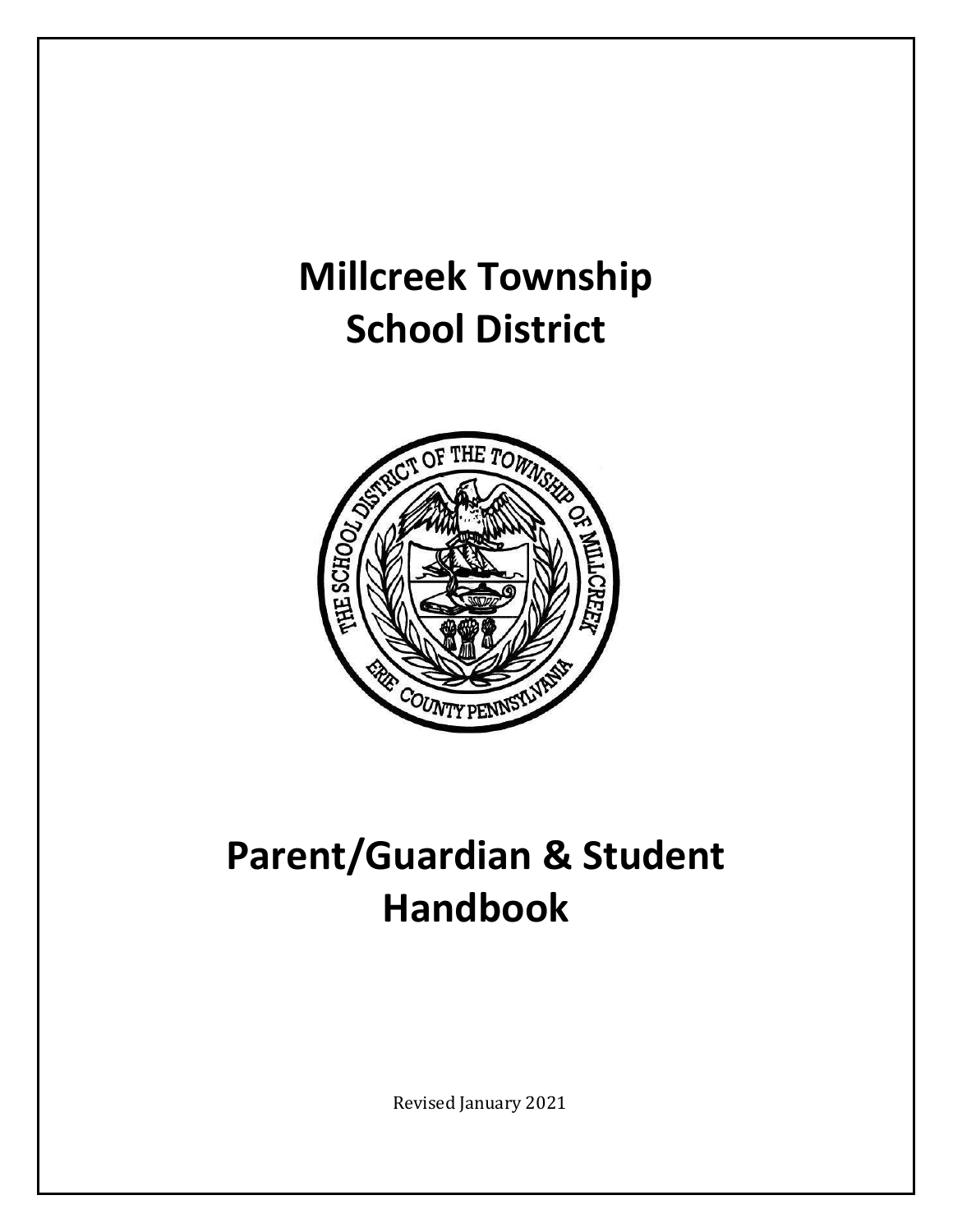# **Table of Contents:** Page:

#### **Note:**

The information and guidelines included in the MTSD Student Handbook are for reference only and shall not be interpreted as policy. All processes and procedures regarding student behavior, responsibilities, expectations, and rights are governed by policies adopted and approved by the Millcreek School Board of Directors. For specific information about all district policies, please go to **mtsd.org -> Our District -> School District Policies.**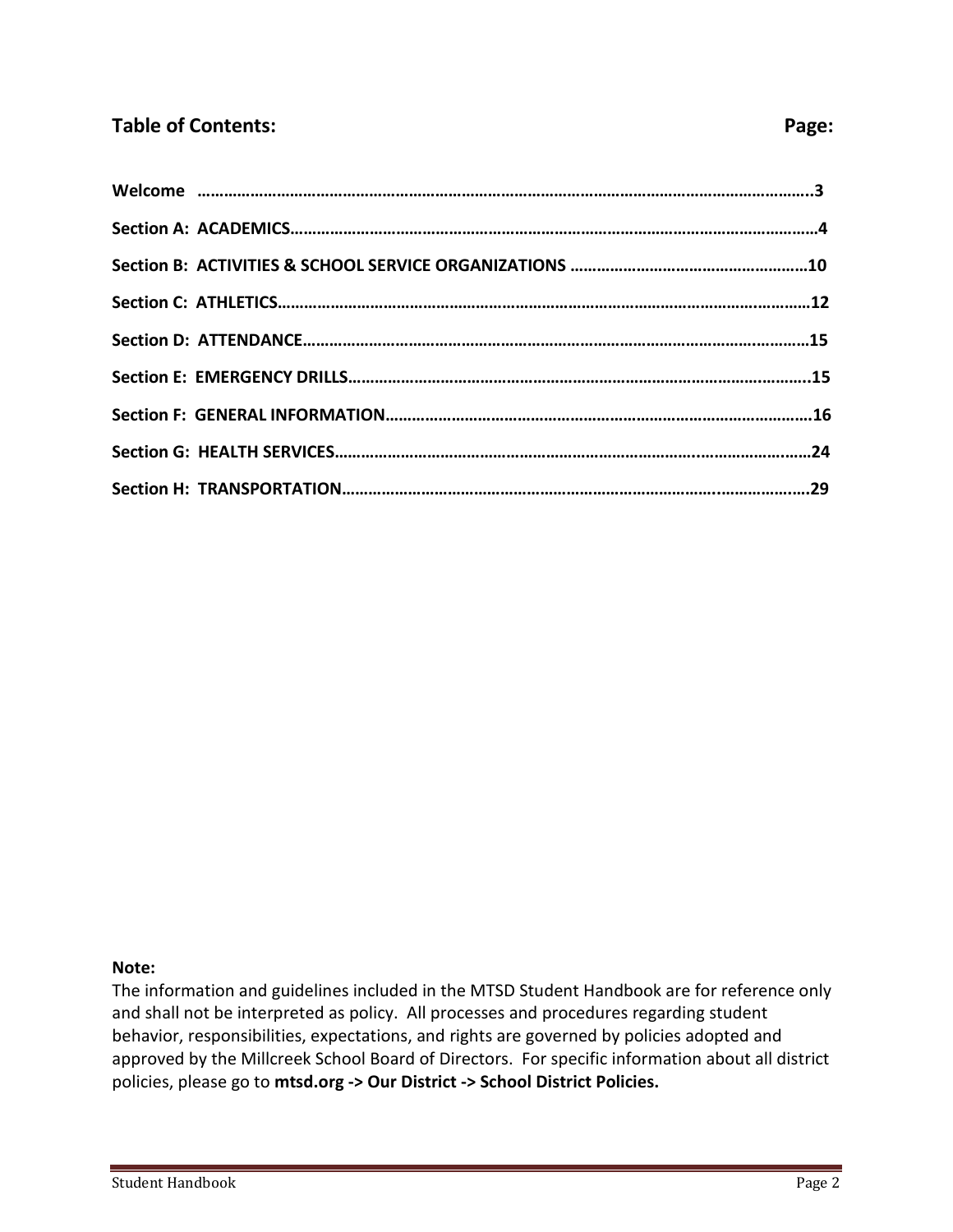# **Welcome**

#### Dear Parents,

The Millcreek Township School District (MTSD) provides a world-class education that prepares students to reach their potential as life-long learners and responsible citizens. The District's guiding beliefs and values are:

- Families play a critical role in student success.
- Each student is important and should be treated with dignity and respect.
- All students should have the opportunity to participate in academic programs that are relevant and rigorous.
- A learning community embraces diversity and allows individuals to achieve their maximum potential.
- Learning is a life-long experience and does require different approaches.

The information contained in this student handbook pertains to your son/daughter enrolled in the Millcreek Township School District. Additionally, District expectations for ensuring a safe learning environment are articulated in this handbook. It is important that you read and understand this entire document. If you have any questions, feel free to contact your child's school.

| <b>Asbury Elementary School</b>        | James S. Wilson Middle School     |
|----------------------------------------|-----------------------------------|
| 814-836-6100                           | 814-835-5500                      |
| <b>Belle Valley Elementary School</b>  | Walnut Creek Middle School        |
| 814-835-5600                           | 814-835-5700                      |
| <b>Chestnut Hill Elementary School</b> | Westlake Middle School            |
| 814-835-5550                           | 814-835-5750                      |
| <b>Grandview Elementary School</b>     | McDowell Intermediate High School |
| 814-836-6300                           | 814-835-5487                      |
| <b>Tracy Elementary School</b>         | McDowell High School              |
| 814-835-5800                           | 814-835-5403                      |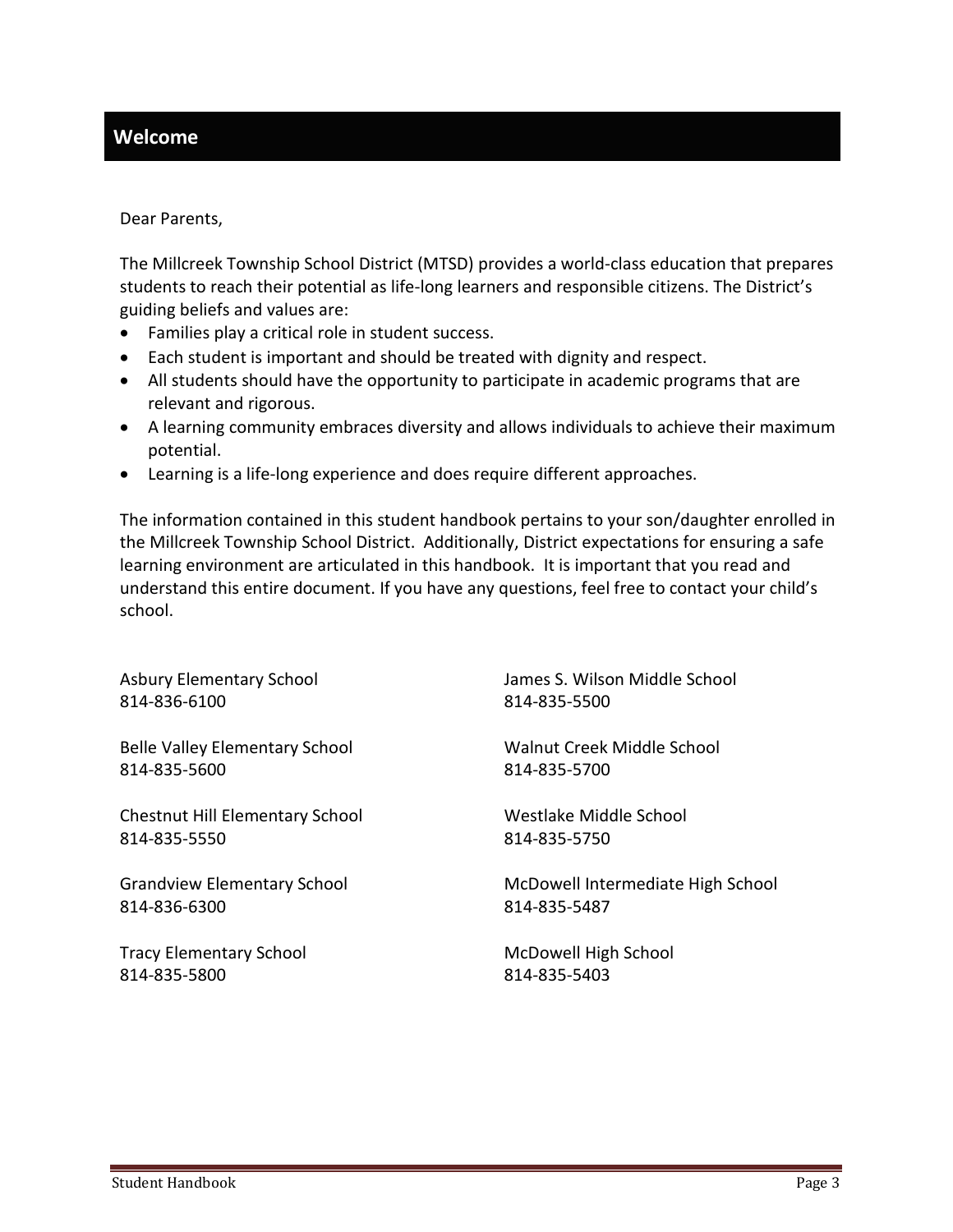# **Section A: ACADEMICS**

# **Advanced Placement® International Diploma (APID):**

The Advanced Placement International Diploma (APID) is a globally recognized certificate for students with an international outlook. The APID challenges a student to display exceptional achievement on AP exams across several disciplines. The APID is available to students attending secondary schools outside the United States and to U.S. resident students applying to universities outside the country. The APID is not a substitute for a high school diploma but rather provides additional certification of outstanding academic excellence.

To earn an APID, a student attending school within the U.S. must indicate on at least one AP exam answer sheet that the results should be sent to a university outside the U.S. Additionally, students must earn grades of three or higher on at least five AP exams in the following content areas: Two AP exams from two different languages selected from English and/or World Languages; one AP exam designated as offering a global perspective; one AP exam from the Sciences or Math content areas; at least one additional exam from among any content areas except English and World Languages. Students interested in an APID should consult with the Guidance Department and can research this opportunity on the College Board Website.

#### **AP® Capstone:**

According to College Board, AP® Capstone is a College Board program that equips students with the independent research, collaborative teamwork, and communication skills that are increasingly valued by colleges. It cultivates curious, independent, and collaborative scholars and prepares them to make logical, evidence-based decisions.

AP<sup>®</sup> Capstone is comprised of two AP<sup>®</sup> courses – AP<sup>®</sup> Seminar and AP<sup>®</sup> Research – and is designed to complement and enhance the discipline-specific study in other AP® courses. Students typically take AP® Seminar in grade 10 or 11, followed by AP® Research. Students who earn scores of 3 or higher in AP® Seminar and AP® Research and on four additional AP® Exams of their choosing receive the AP® Capstone Diploma™. Students who earn scores of 3 or higher in AP<sup>®</sup> Seminar and AP® Research, but not on four additional AP® Exams receive the AP® Seminar and Research Certificate™. Additional info may be retrieved from [http://advancesinap.collegeboard.org/ap-capstone.](http://advancesinap.collegeboard.org/ap-capstone)

#### **AFJROTC:**

AFJROTC is open to all students. The program consists of up to four years of classroom instruction in Aerospace Science, leadership education, physical wellness, and drill and ceremony. Students are required to wear the uniform on a designated day of each week and conform to ROTC standards. The Air Force supplies uniforms at no cost to the students.

#### **Career Pathways:**

Career Pathways are broad groupings of careers that share similar characteristics and common interests, strengths, and competencies. Career Pathways provide a context for learning for all students, whether they are aiming for entry-level training and employment after high school or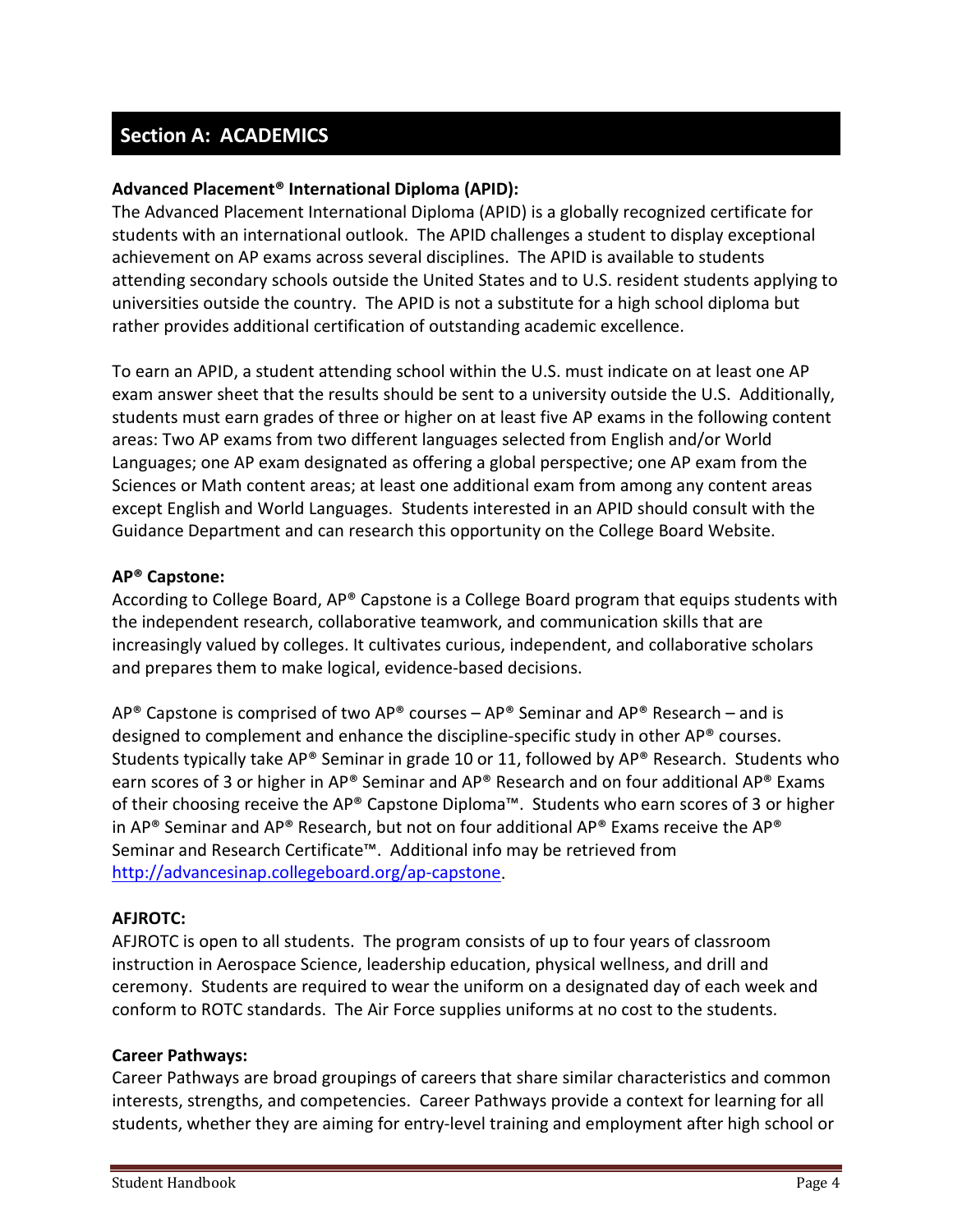for a professional degreed position after college and graduate school. Pathways also will provide some "smaller learning community" identity for all students within a Pathway. The Career Pathways serve as the basis for the student's preparation of a Personal Learning Plan (PLP), which will guide his/her course selections and reflect the whole of the student's high school experience.

# **Center for the Performing Arts:**

The Millcreek School District Center for the Performing Arts has the most comprehensive course of study in Northwest Pennsylvania for students interested in music, drama, and dance. Numerous instrumental ensembles include a marching band, jazz band, two concert bands, orchestra, and a wind ensemble for students interested in playing one or more instruments. Choral ensembles include two concert choirs, a mixed chorus, and a vocal ensemble. Performing Arts courses are offered for students interested in drama, musical theatre, and technical theatre. Also, several levels of dance classes are provided in a variety of disciplines. Elective courses in piano and guitar are available for students who wish to learn theory and fundamental music skills while playing an instrument.

#### **Curriculum:**

The Millcreek Township School District offers curricula that are rigorous and aligned to state and national standards. The curriculum is the framework that prescribes the scope and sequence of desired results and related learning experiences. The curriculum must be responsive to a changing society and the world environment in which we live. Curriculum renewal efforts will be an on-going process and involve MTSD professional staff, other education experts, and relevant stakeholders. The key mechanisms of the process are planning, designing, implementing, evaluating, and improving.

At McDowell High School, students can access a vast array of curriculum offerings. In addition to high-quality core classes (English, Math, Science, and Social Studies), high interest and relevant courses, such as CSI Forensics and Digital Art, are offered to meet varying student interests and needs. Additionally, students have access to several honors level and Advanced Placement® courses. And, students have opportunities at McDowell HS that they may not have at other schools. For example, the science courses have recently renovated labs. A planetarium is located right in the McDowell Intermediate High School, where students take advantage of their learning in the Earth and Space courses.

# **Cyber Course Offerings:**

MTSD provides a quality education that encompasses the skills necessary to be successful in post-high school training and careers. Realizing some students may have unique academic needs as they prepare for their careers, high school students may be able to take online courses to maximize their career planning. Students interested in this should contact their school's Guidance Department to discuss this possibility.

#### **Distinctive Scholar Program:**

The Distinctive Scholar Program (DSP) is a more selective and rigorous pathway for high ability and motivated students encompassing current Honors College requirements plus additional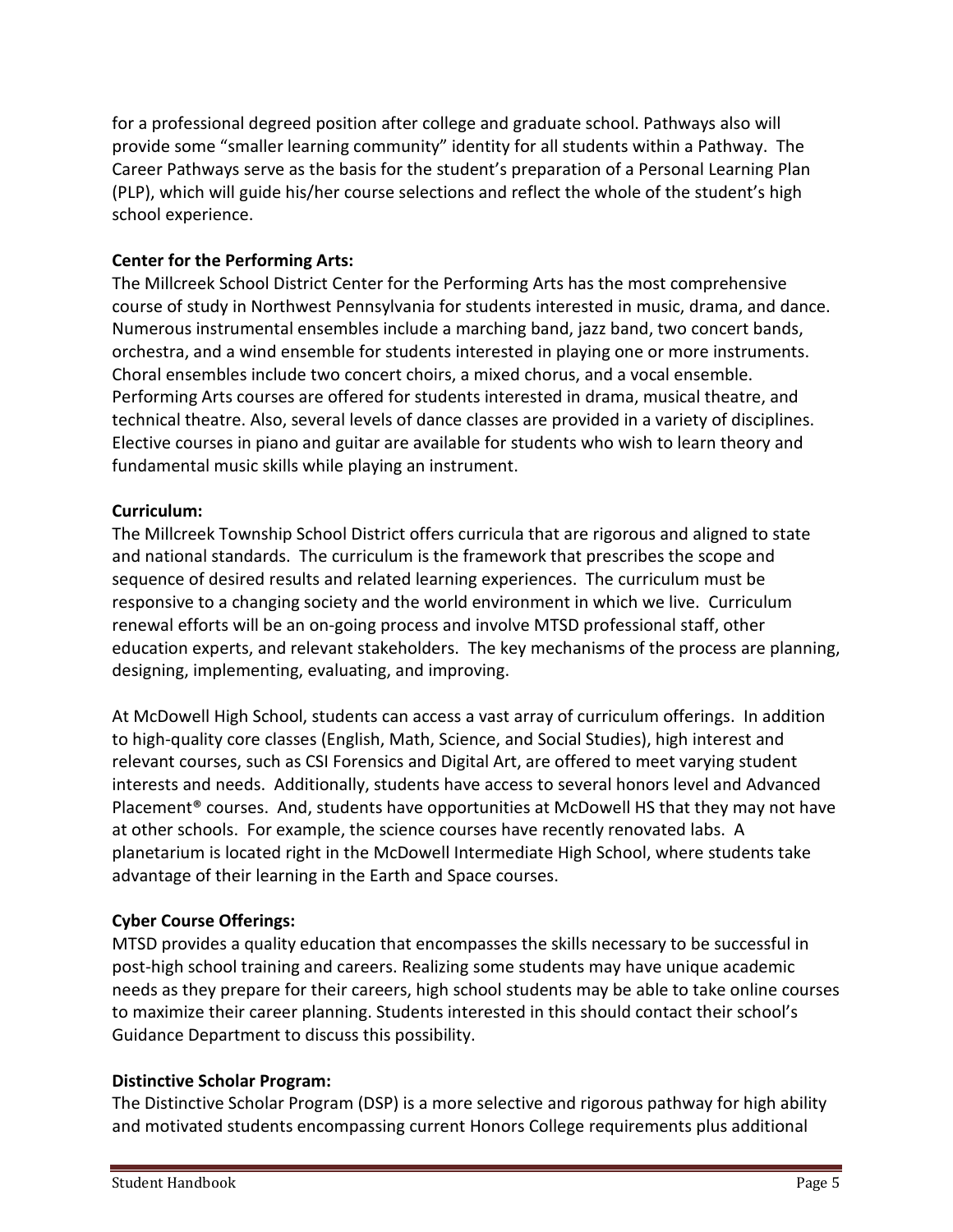requirements, including specific courses, service hours, and mentorships. Students who meet the criteria will receive an invitation to apply for the program. Distinctive Scholar Program Scheduling Requirements:

- Full enrollment in all honors and/or AP® courses
- AP® Seminar & AP® Research courses
- At least four additional AP® courses
- Works towards Capstone Diploma
- Must complete at least three (3) credits of a world language

# **Dual Enrollment:**

This grouping of programs provides eligible students with the opportunity to enroll in college courses offered off the campus of McDowell High School. Students begin academic studies through a local university and earn college credits while still completing a high school diploma. Credits earned may count toward high school elective credits or credit requirements for graduation. These college credits are offered to high school students at a significantly reduced cost. General eligibility for the dual enrollment programs requires that seniors have an unweighted GPA of at least 3.25 and juniors have an unweighted GPA of at least 3.5.

# **Education Profession Pathway Certificate Program:**

The MTSD Education Profession Pathway Certificate Program includes the following courses: Education Profession Level 1 (1 credit), Education Profession Level 2 (1 credit), Education Profession Level 3 (1 credit), Career Exploration (0.5 credit), and Internship (1 credit). Students who successfully complete the program will be awarded an Education Profession Pathway Certificate at graduation from Millcreek Township School District and possibly earn college credits from partnering Universities.

# **Erie County Technical School (ECTS):**

Erie County Technical School (ECTS) offers a wide variety of career, trade, and technical opportunities leading to a career or collegiate study or directly to employment. Students entering grades 10 through 12 may attend ECTS for a half-day and take their remaining academics at McDowell. Students may apply to programs of interest by completing an application through the Guidance Office.

# **Grading**

#### **Secondary Grading Procedures:**

- 1. Teachers will administer an end of unit (EOU) summative assessment for each unit of study. Teachers should provide multiple summative assessments during each quarter, and these assessments should be identified on the course syllabus.
- 2. These summative assessments (a measure of progress made at the end of a defined period of instruction) will comprise a minimum percentage of a student's quarter grade (Gr. 6: 60%; Gr. 7: 70%; Gr. 8-12: 75%).
- 3. Homework can account for no more than 10% of a student's quarter grade.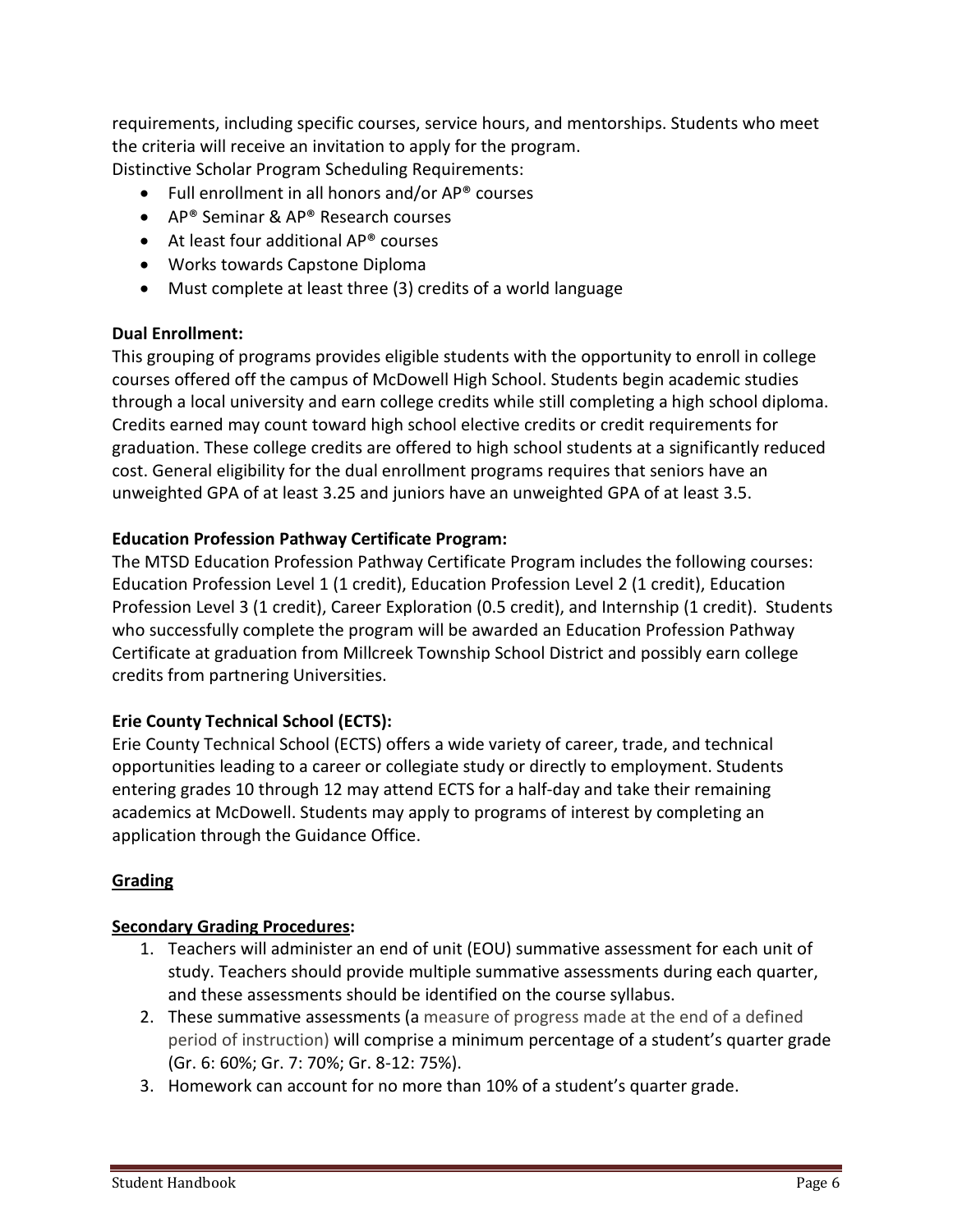- 4. The remaining percentage of a student's quarter grade shall be at the discretion of the classroom teacher and should include formative assessments, classroom work, etc.
- 5. 55% is the lowest percentage a student may receive in a failing summative assessment grade.
- 6. Students may request (and be granted) up to two (2) retakes per grading period. Nothing prohibits teachers from offering additional retakes, which can be scheduled after school. The student must request a retake within one week of receiving the score from the initial assessment. Teachers will record no less than the average of the two (2) scores in the grade book.
- 7. If a student has missed/not completed a summative assessment, the teacher shall consider it to be "incomplete."
- 8. Incomplete Summative Assessments:
	- a. A student who receives an "incomplete" has a maximum of one week after receiving the failing grade to complete the assessment. If the assessment is made up, the grade will be recorded.
	- b. During the one week make-up time period, the student's assessment grade field will remain blank in Infinite Campus. If the assessment is still not completed after the make-up time period, the teacher will record a 55% in Infinite Campus (see #5).
- 9. Student Absence Reporting in Infinite Campus: Teachers are to leave grade(s) blank until the student completes assessment or until the one week make up time period has expired.
- 10. Incomplete Quarter/Semester grades:
	- a. A student who receives an "incomplete" has a maximum of two (2) weeks after the last week of the course to fulfill the class requirements.
	- b. Notice of the "incomplete" shall be mailed to the student and parent/guardian after the quarter/semester.
	- c. If the student does fulfill the class requirements, the earned grade will be recorded.

# **Grading Scale:**

| Percent | Grade | Point Value | Ranges        |
|---------|-------|-------------|---------------|
| 93-100  | A     | 4.0         | $4.0 - 3.71$  |
| 92      | А-    | 3.7         | $3.70 - 3.41$ |
| 91      | B+    | 3.4         | $3.40 - 3.33$ |
| 85-90   | B     | 3.0         | $3.32 - 2.71$ |
| 84      | B-    | 2.7         | $2.70 - 2.50$ |
| 83      | $C+$  | 2.4         | $2.49 - 2.33$ |
| 78-82   | C     | 2.0         | $2.32 - 1.71$ |
| 77      | $C-$  | 1.7         | $1.70 - 1.50$ |
| 76      | D+    | 1.4         | $1.49 - 1.33$ |
| 71-75   | D     | 1.0         | $1.32 - 0.89$ |
| 70      | D-    | 0.7         | $0.88 - 0.70$ |
| 55-69   | F     | 0.0         | 0.69 or below |
|         |       |             |               |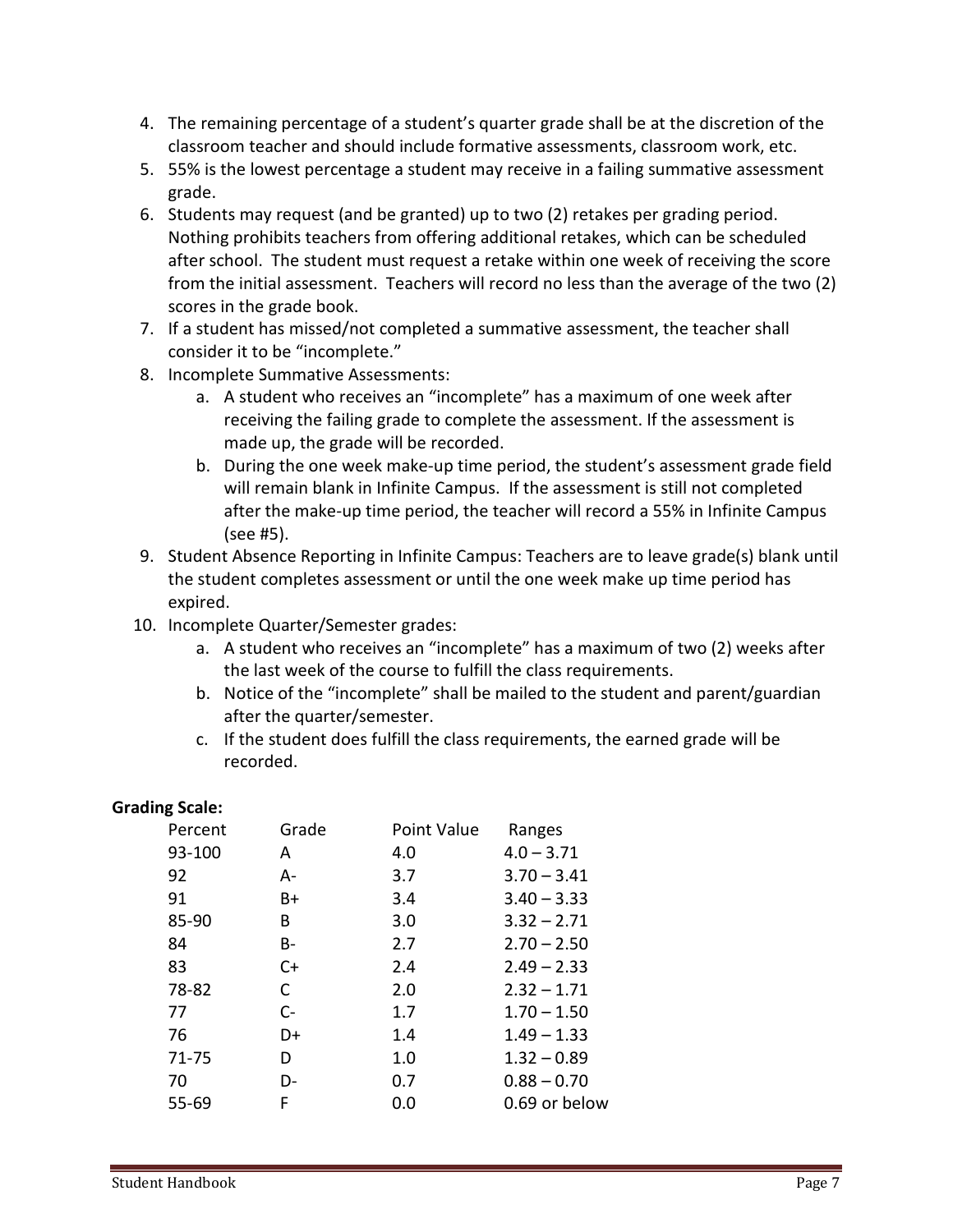### **Graduation Requirements:**

| <b>Mathematics</b>                                                                           | 4             |  |  |
|----------------------------------------------------------------------------------------------|---------------|--|--|
| English                                                                                      | 4             |  |  |
| <b>Social Studies</b>                                                                        | 4             |  |  |
| Science                                                                                      | 3.5           |  |  |
| <b>Physical Education</b>                                                                    | $\mathcal{P}$ |  |  |
| Health                                                                                       |               |  |  |
| Electives                                                                                    | 9.5           |  |  |
| Starting with the graduating class of $2022 -$ proficiency on state assessments $-$ Required |               |  |  |

# **Elementary Grading Regulations (Grades 3-5)**

#### **Overview:**

Beginning with the 2017-18 school year, a percentage/letter grade will be assigned to a student's quarterly performance in the following core subject areas:

- Reading
- Writing
- Math
- Science (Grades 4-5 only)
- Social Studies (Grades 4-5 only)

#### **District Grading Scale**:

| Percent | Grade | Point Value | Ranges        |
|---------|-------|-------------|---------------|
| 93-100  | А     | 4.0         | $4.0 - 3.71$  |
| 92      | А-    | 3.7         | $3.70 - 3.41$ |
| 91      | B+    | 3.4         | $3.40 - 3.33$ |
| 85-90   | B     | 3.0         | $3.32 - 2.71$ |
| 84      | B-    | 2.7         | $2.70 - 2.50$ |
| 83      | $C+$  | 2.4         | $2.49 - 2.33$ |
| 78-82   | C     | 2.0         | $2.32 - 1.71$ |
| 77      | $C-$  | 1.7         | $1.70 - 1.50$ |
| 76      | D+    | 1.4         | $1.49 - 1.33$ |
| 71-75   | D     | 1.0         | $1.32 - 0.89$ |
| 70      | D-    | 0.7         | $0.88 - 0.70$ |
| 55-69   | F     | 0.0         | 0.69 or below |

#### **In Summary:**

For grades 3-5, all subject areas will follow the recently implemented standards-based grading (1's and 2's) system, with teachers collecting student evidence of achievement to support final marks. The new percentage/letter grades will accompany these final marks in each of the 4 quarters. Grades K-2 will continue to use the standards-based grading (1's and 2's) system for all content areas.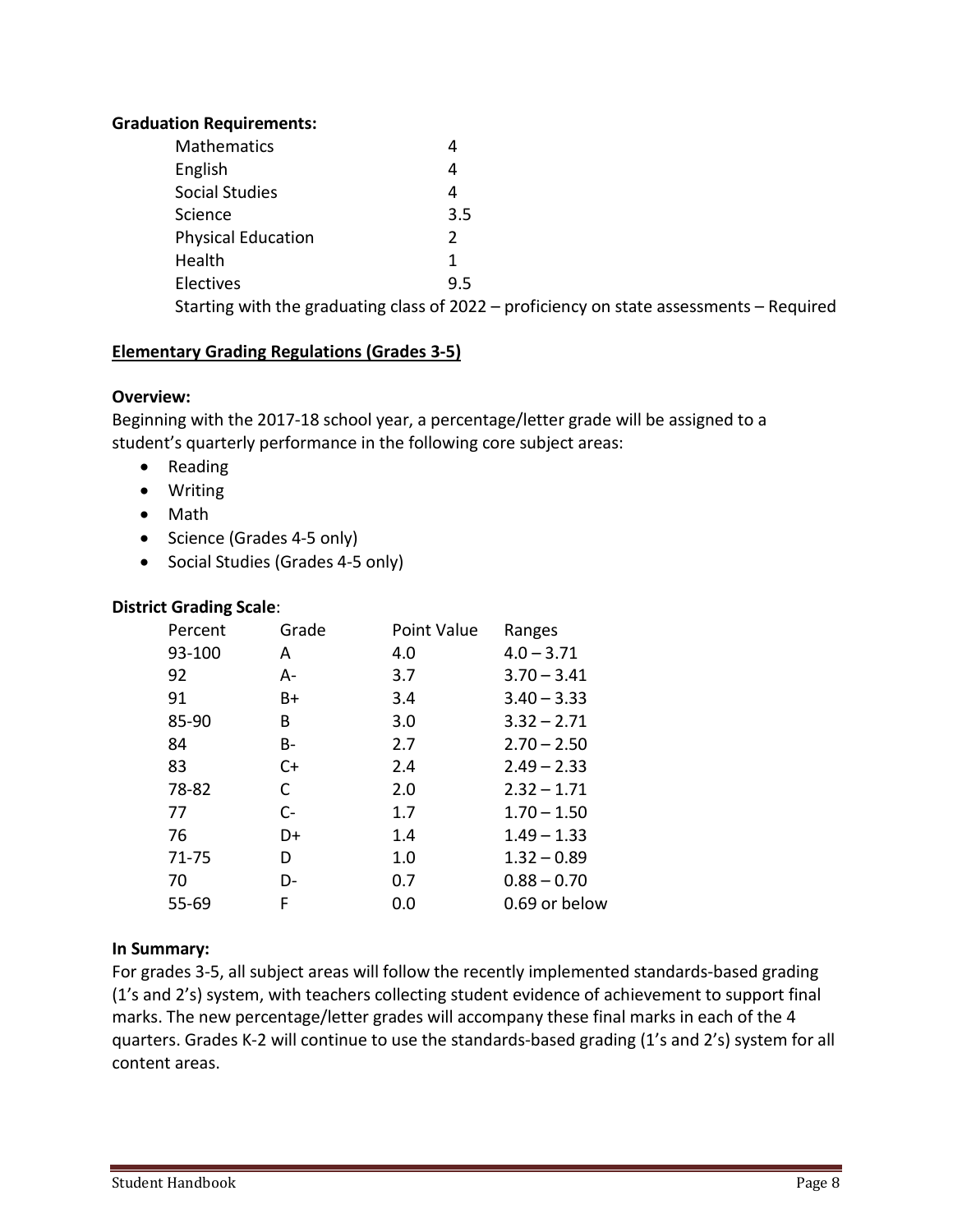# **High School Scheduling Guide:**

The McDowell HS Scheduling Guide (released annually) is available on the District website. It provides the following information:

- a. High school student course request process
- b. General information about academic programming and extracurricular activities
- c. Focused programs of study
- d. Course offerings
- e. NCAA eligibility

#### **Honors College:**

Selection for the Honors College is based on an application process and a thorough review of each student's academic record. The purpose of the McDowell Honors College for Leadership and Service is to identify, support, nurture, and recognize a cohort group of ambitious and high achieving students who are dedicated to "whole person development" through a commitment to the following: the pursuit of rigorous and challenging coursework; a commitment to physical and mental health through exercise and maintenance of a drug-free lifestyle; and participation in a variety of school and community-based activities.

# **Infinite Campus:**

The Infinite Campus parent portal is a centralized location to access real-time student information including, but not limited to: schedules, transportation, attendance, discipline, grades, the ability to update contact information, payment of invoices, deposit funds for student meals, view food service transactions, notices, and news items from your principal.

#### **MTSD Child Development Program:**

MTSD Child Development Program includes the following courses:

- Education Profession Level 1
- Education Profession Level 2
- Education Profession Level 3
- Career Exploration
- Internship

The goal of this program is to provide direct instruction related to the early childhood education field. Students will learn through hands-on experiences and internship opportunities in various educational settings to better prepare for future educational and career opportunities.

# **Science, Technology, Engineering, & Mathematics (STEM) Certificate:**

The MTSD Science, Technology, Engineering, and Math (STEM) Certificate recognizes students who have demonstrated their success as critical thinkers and problem-solvers and are prepared to reach their fullest potential in a STEM field. Through their coursework and extracurricular activities, STEM-certificated students have dedicated themselves to preparing for the challenges of a dynamic world. Interested students should see their guidance counselor.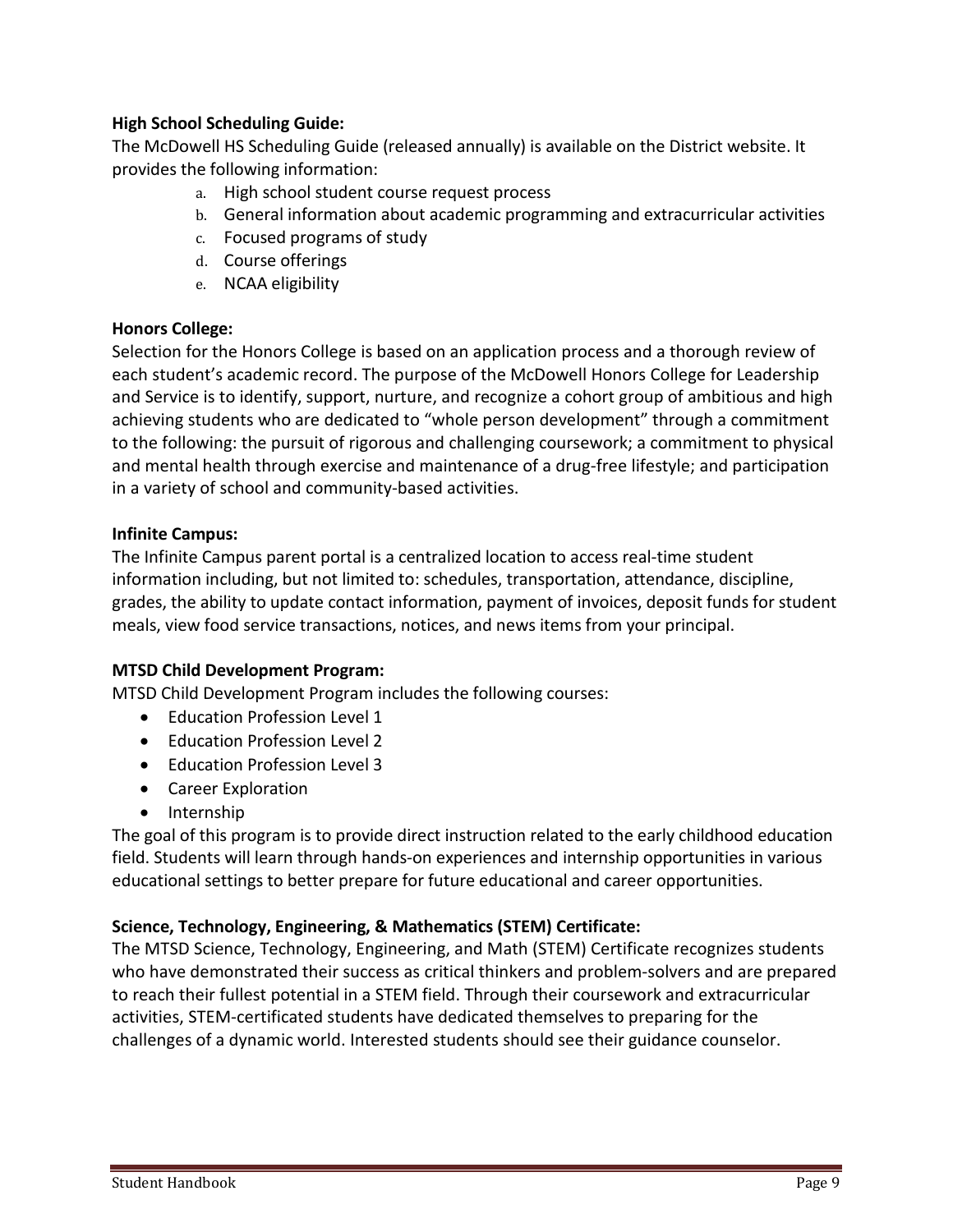#### **State Assessments:**

The annual Pennsylvania System School Assessment (PSSA) is a standards-based, criterionreferenced assessment that provides students, parents, educators, and citizens with an understanding of student and school performance related to the attainment of proficiency of the academic standards. These standards in English Language Arts, Mathematics, and Science identify what a student should know and be able to do at varying grade levels. School districts possess the freedom to design curriculum and instruction to ensure that students meet or exceed the standards' expectations.

Every Pennsylvania student in grades 3 through 8 is assessed in English Language Arts and Math. Every Pennsylvania student in grades 4 and 8 is assessed in Science.

The Keystone Exams are end-of-course assessments designed to assess proficiency in selected core subject areas (e.g., Literature, Algebra 1, and Biology). A student's schedule determines when s/he participates in the Keystone Exams. There will be two assessment windows during the academic school year. Beginning with the class of 2022, students must demonstrate proficiency on the Literature, Algebra 1, and Biology Keystone Exams to graduate. Please contact your student's guidance counselor for more specific information regarding Keystone Exams and graduation requirements.

# **Section B: ACTIVITIES & SCHOOL SERVICE ORGANIZATIONS**

Activities, school service organizations, publications, and musical groups play a leading role in the life of the Millcreek Township School District students. There is no limitation on the number of organizations to which one student may belong. All clubs meet during Activity Period, which is held on the scheduled activity days at each school. Any group interested in starting a new club or activity should secure a faculty sponsor and receive approval from the administration.

# **Organization Finances:**

- The treasurer of each organization shall keep a complete record of all receipts and expenditures.
- All money received by members shall be turned over to the organization's treasurer after being counted. S/he, in turn, should recount and wrap all money received before turning it over to the treasurer of School Activities, who is the building principal's secretary. A receipt for this amount will be issued and should be filed in the organization treasurer's account book.
- If the student treasurer has not completed his collection or count, s/he may leave this money sealed in the office safe temporarily. The treasurer must never leave organization money in his/her locker or his/her person. That person is personally responsible for the money from the time it is collected until it is turned over to the School Activity Fund Treasurer.
- No check shall be drawn by the treasurer of McDowell School Activities without the sponsor's signature plus the treasurer and/or president of the organization on a voucher.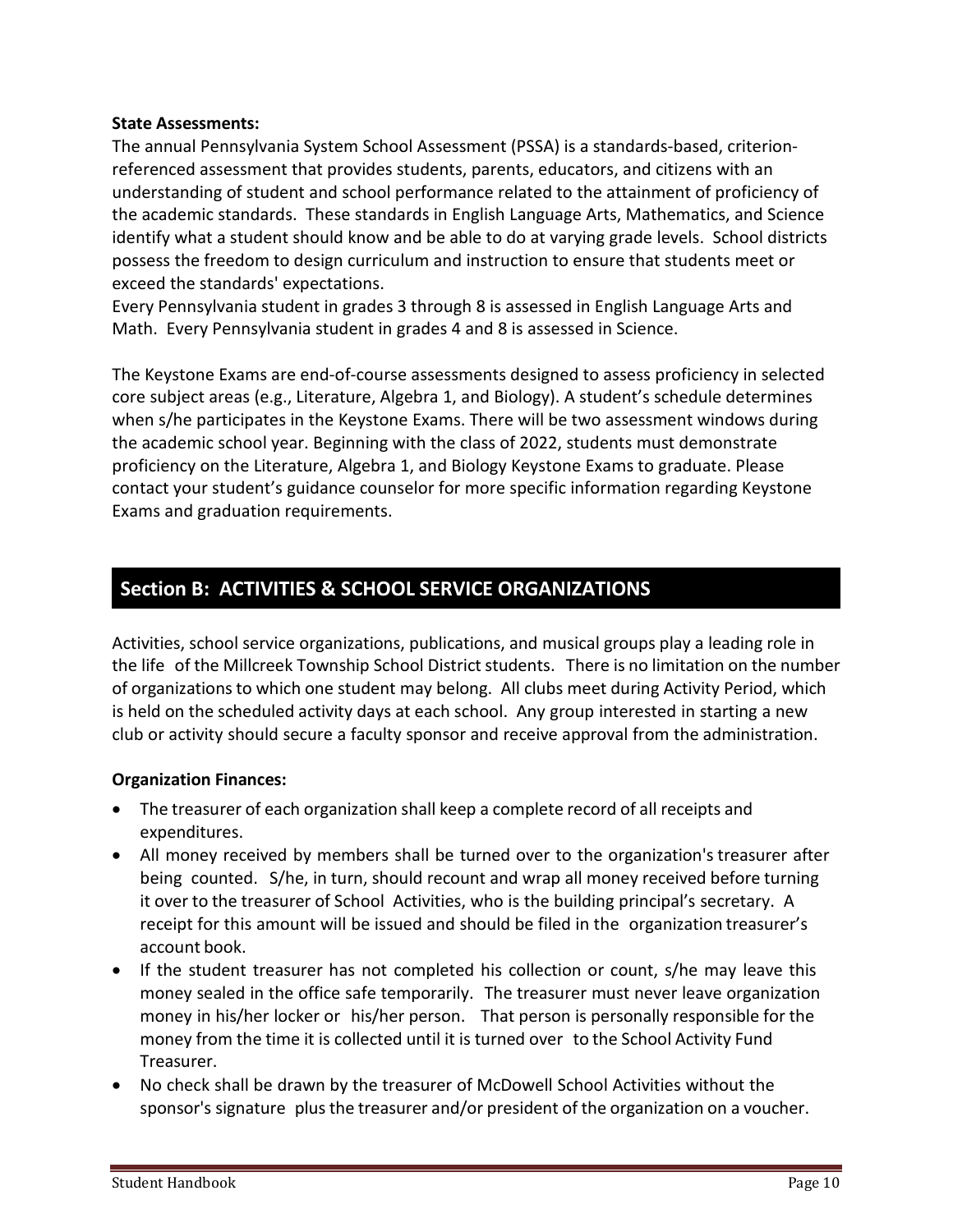- All bills incurred should be handled promptly: the organization sponsor should approve the expenditure; the student treasurer should request a check for this amount from the faculty treasurer for the school; the check should be mailed in a school envelope by the student treasurer.
- All authorized bills incurred should bear the name of the organization in addition to the name of the school.
- All books shall be audited at the close of the school year.
- The student treasurer should initiate duplicate vouchers. One of these is kept for his/her files, the second is retained by the treasurer of activities, along with the invoice or copy of the invoice.

# **School Dances:**

- All School Dances must be approved by the office.
- The dances are open ONLY to students from that particular school. At certain dances, a McDowell student may bring a date from another school, with prior approval from the office, and assume responsibility for his/her behavior. Attendance at dances may be prohibited due to infractions of the school discipline guidelines.
- "Wanding" will take place at all dances for security reasons.
- Tickets may be sold in advance for each dance.
- The sponsoring organization must provide ticket takers.
- A list of chaperones should be filed in the office prior to the dance.
- All school dances end promptly at the scheduled time unless otherwise approved by the office.
- A student leaving the dance may not return.
- All school regulations shall be in effect at all school dances.
- Attendance in school is mandatory on the day of any activity for a student to be permitted to participate in such activity.
- Attendance at the Prom is limited to juniors and seniors, and other guests. Guests must be  $9<sup>th</sup>$  grade or above to attend. The administration must approve guests who are not McDowell students.
- For multiple suspensions, or a single suspension for drugs, alcohol, assault, weapons, terroristic threats, fighting, or tobacco policy violation, students will not be permitted to attend the next school dance/party during that current school year if the offense occurs within 45 days preceding the event.

# **Spectator Rules:**

Student spectators at athletic contests should be aware that these games are an important part of their school life, and those spectators have a duty to perform for the school and the team. Students should support the team with pep and enthusiasm even in defeat, for it is then the players need to feel the force of loyal support and continued school spirit. Spectators should be courteous to the visitors and officials, and when they are members of the audience at games away from home, they should conduct themselvesin a manner becoming Millcreek Township School District.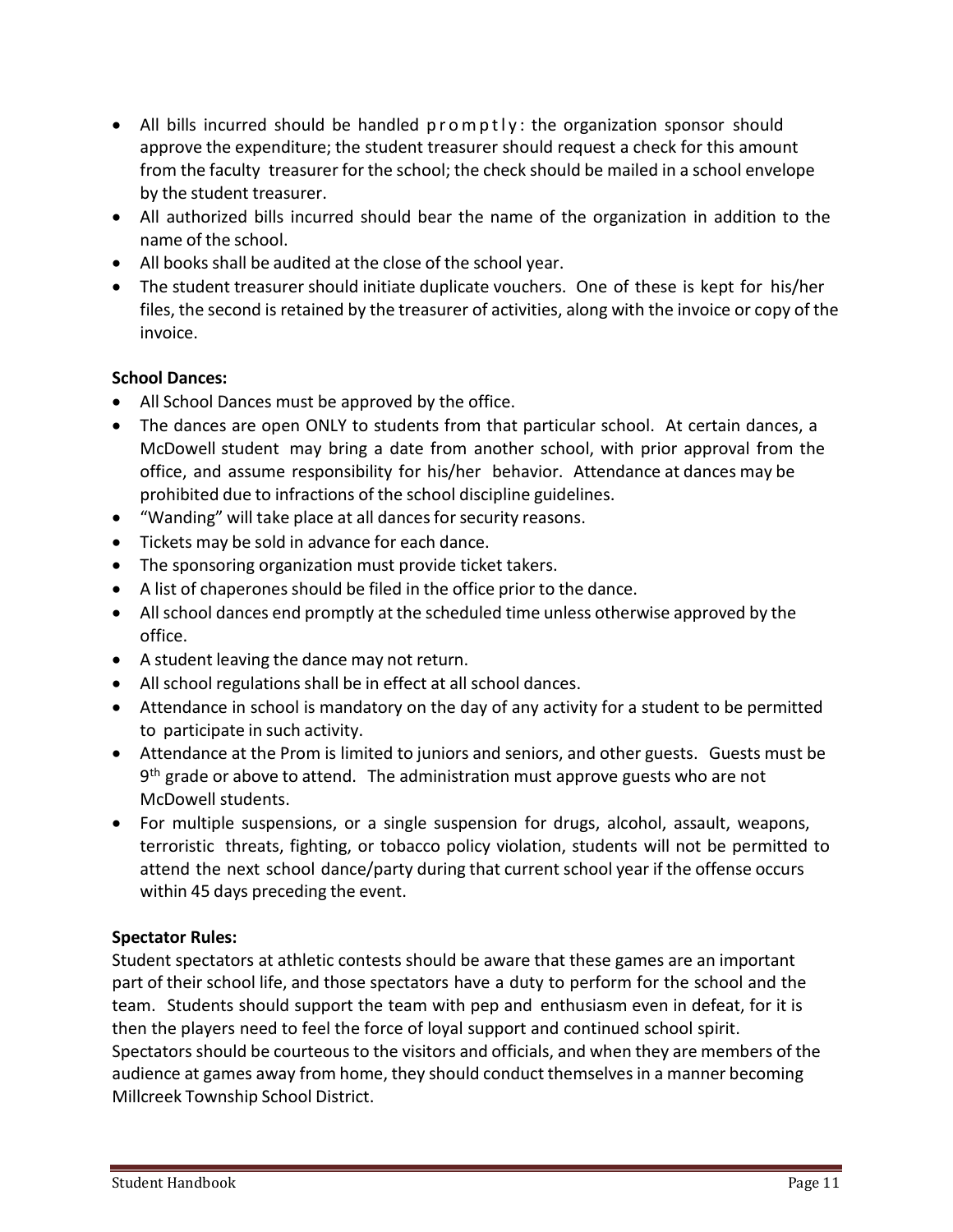All spectators are expected to keep the following rules in mind while attending athletic events:

- Remain in seats until half-time and/or end of the games.
- Keep the ends of the field or court clear.
- Throwing objects is absolutely forbidden.
- Use of tobacco on school property/grounds is strictly forbidden.

Students in violation of the above rules will be ejected from the event and will be subject to school rules and regulations. Students who choose to attend or participate in extracurricular activities must be willing to adhere to the rules and guidelines approved by the Board of Directors and are subject to disciplinary action.

# **Section C: ATHLETICS**

# **Philosophy of Athletics:**

Athletics is considered an integral part of the District's education program, which provides experiences to help develop boys and girls physically, mentally, socially, and emotionally. The element of competition and winning, though it exists, should be controlled to the point that it does not determine the nature of the program. Students are stimulated to want to win and excel, but the principle of good sportsmanship must prevail at all times to enhance the educational values of contests.

The athletic program is a broad-based program providing opportunities for many different students to develop skills, coordination, strength, endurance, and attitudes, which are necessary for a happy, active life. It is believed that participation is not only an integral part of the student's educational experience but is a privilege that carries with it responsibilities to the school, to the team, to the student body, and to the community. The athlete is representing all of these groups and should always reflect the best of conduct and the best of play. Participation in athletics, both as a player and spectator, contributes toward developing a better person and citizen.

#### **Specific Goals of the Athletic Program:**

- To provide a learning environment necessary for all athletes to achieve to the highest level, they are capable of individually and as a team.
- To enhance the academic program of the school.
- To make an effort to win. Athletes will learn from success and failure. They will also understand the reasons for success and seek the cause of failure.
- To provide a learning experience that will be a carry-over to life, including:
	- Discipline.
	- Respect for authority, rules, officials, and coaches.
- To foster participation in the sports program by as many students as possible. Participation will be measured by the number of athletes who complete the season.
- To develop a coaching philosophy that will stress the teaching of fundamental skills.
- To develop a commitment toward excellence in regards to the team's mental preparation and physical conditioning.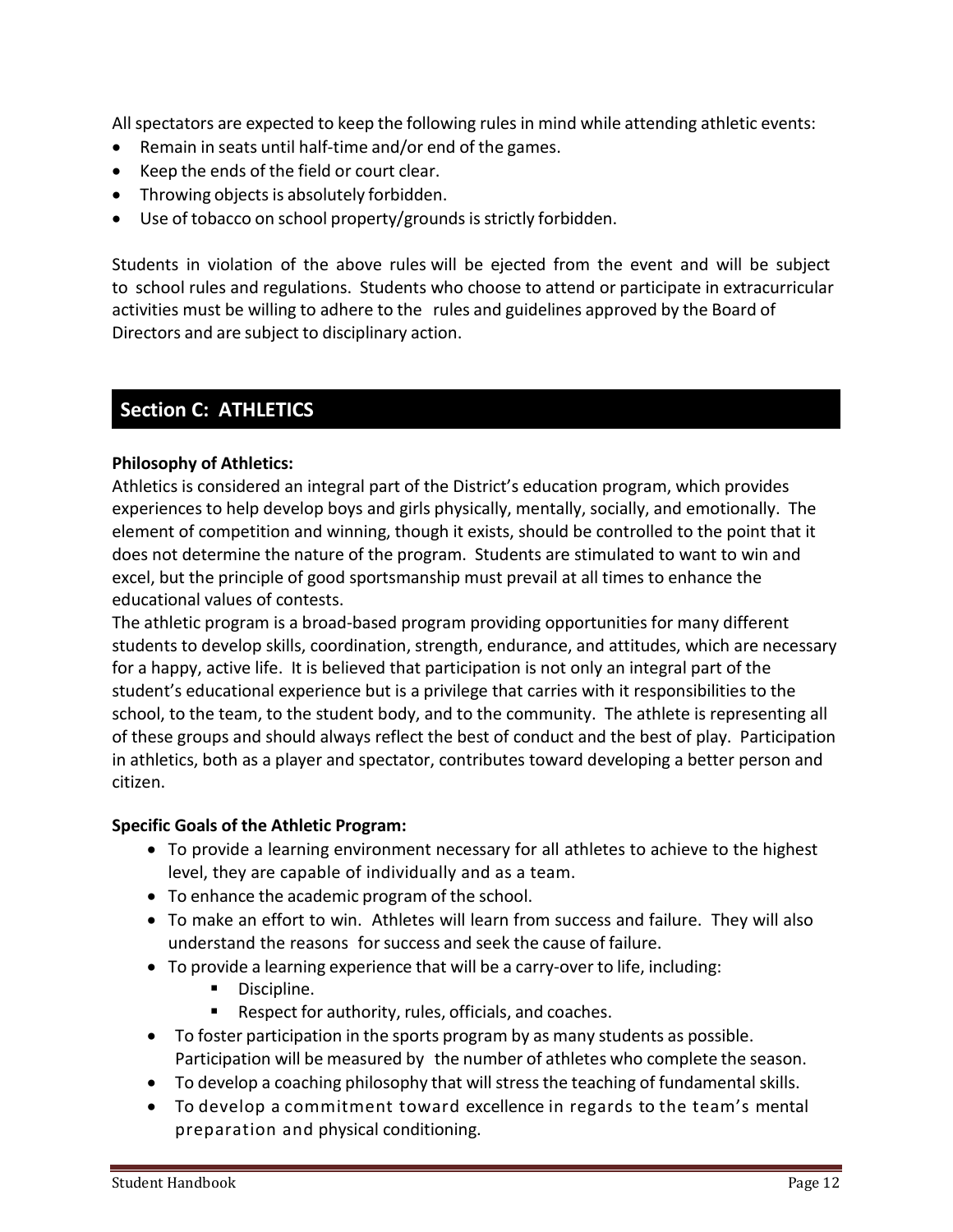# **Athletic Teams – High School:**

McDowell High School is represented by thirty athletic programs and holds membership in the Pennsylvania Interscholastic Athletic Association.

| Fall                          | Middle School | Freshmen | <b>Junior Varsity</b> | Varsity            |
|-------------------------------|---------------|----------|-----------------------|--------------------|
| Girls' Golf                   |               |          |                       | X                  |
| Boys' Golf                    |               |          |                       | Χ                  |
| Girls' Volleyball             |               |          | Χ                     | Χ                  |
| Girls' Cross Country          | Χ             |          | Χ                     | Χ                  |
| Boys' Cross Country           | X             |          | Χ                     | Χ                  |
| Girls' Soccer                 |               |          | X                     | X                  |
| Boys' Soccer                  |               |          | Χ                     | Χ                  |
| Girls' Tennis                 |               |          |                       | X                  |
| Cheer                         | Χ             | X        | X                     | X                  |
| Football                      | X             | X        | X                     | X                  |
| Girls' Water Polo             |               |          | X                     | Χ                  |
| Boys' Water Polo              |               |          | Χ                     | Χ                  |
| Dance                         |               |          |                       | Χ                  |
| Girls' Basketball             | Χ             |          |                       |                    |
| Winter                        | Middle School | Freshmen | <b>Junior Varsity</b> | Varsity            |
| Girls' Basketball             |               | X        | X                     | X                  |
| Boys' Basketball              | Χ             | Χ        | X                     | X                  |
| Wrestling                     | Χ             |          | Χ                     | Χ                  |
| Girls' Swimming and Diving    |               |          |                       | Χ                  |
| Boys' Swimming and Diving     |               |          |                       | $\pmb{\mathsf{X}}$ |
| Girls' Bowling                |               |          |                       | X                  |
| Girls' Indoor Track and Field |               |          |                       | Χ                  |
| Boy's Indoor Track and Field  |               |          |                       | X                  |
| Hockey                        | Χ             |          | $\pmb{\mathsf{X}}$    | X                  |
| Spring                        | Middle School | Freshmen | <b>Junior Varsity</b> | Varsity            |
| Softball                      |               |          | Χ                     | X                  |
| <b>Baseball</b>               |               |          | Χ                     | X                  |
| Girls' Track and Field        |               |          |                       | X                  |
| Boys' Track and Field         |               |          |                       | X                  |
| Girls' Lacrosse               |               |          | Χ                     | Χ                  |
| Boys' Lacrosse                |               |          | Χ                     | X                  |
| Boys' Volleyball              |               |          | X                     | Χ                  |
| Boys' Tennis                  |               |          |                       | Χ                  |
| Girls' Soccer                 | Χ             |          |                       |                    |
| Boys' Soccer                  | X             |          |                       |                    |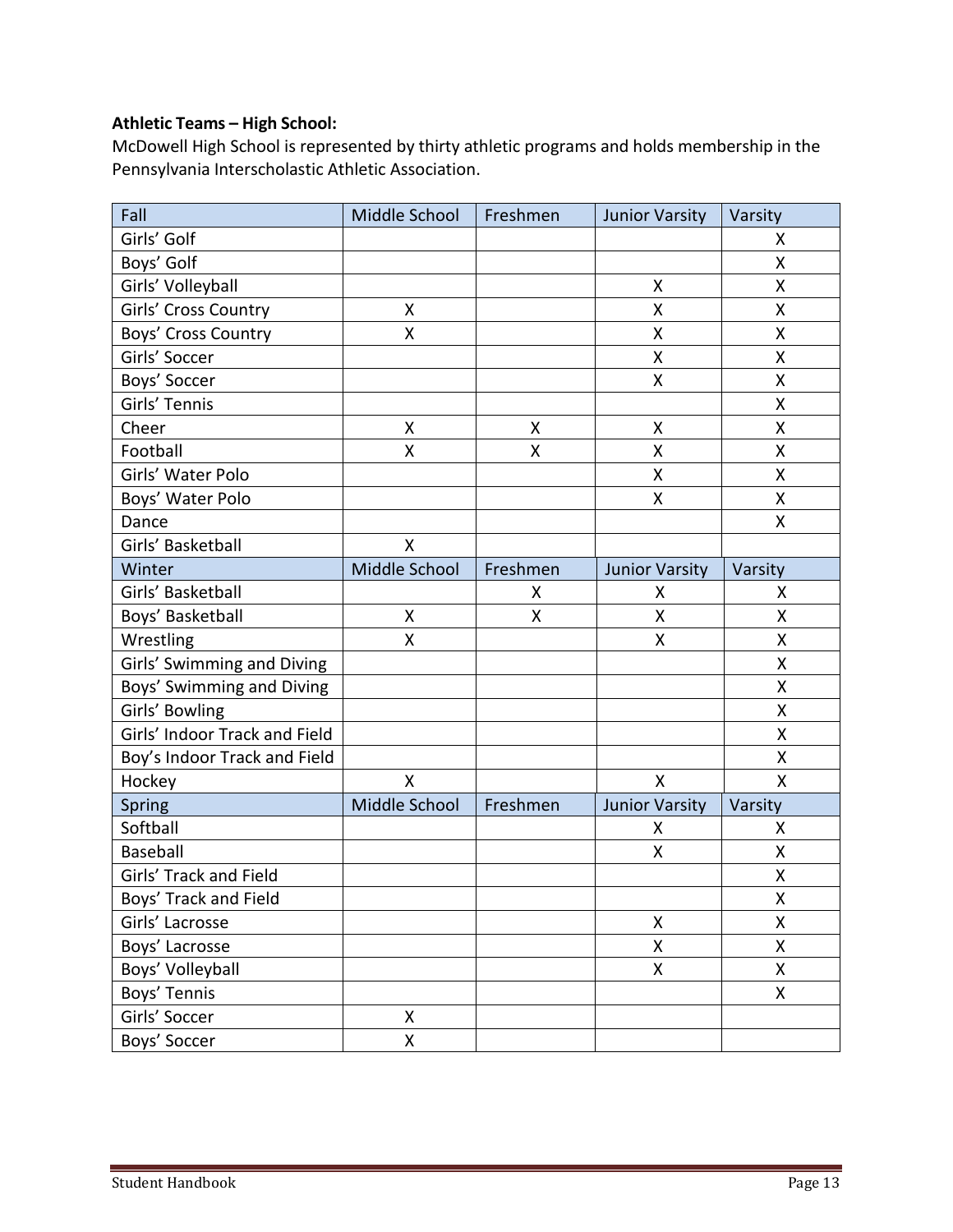Trojan Ice Hockey:

This club has a unique status. Ice Hockey is an independent team not affiliated with the school district. However, since this club represents Millcreek Township School District, all-district policies about student participation in this club do apply. Please see our website for Policy 123, Interscholastic Athletics Policy 123, section: Trojan Ice Hockey.

# **Eligibility Regulations for Sports:**

- 1. Students shall be ineligible for interscholastic athletic competition upon attaining the age of nineteen years, with the following exception: If the age of nineteen is attained on or after July 1, the student shall be eligible to compete through that school year.
- 2. No student shall be eligible to represent the schools in any interscholastic athletic contest unless a physician has examined him/her.
- 3. No student shall be eligible if he/she has been in attendance more than eight semesters beyond the eighth grade.
- 4. Each student participating in one of the school's interscholastic sports must provide written approval by his/her parent or guardian.
- 5. Each school year, prior to participation in an athletic activity, every student-athlete and his/her parent/guardian shall sign and return the acknowledgment of receipt and review of the following: a) Concussion and Traumatic Brain Injury Information Sheet and b) Sudden Cardiac Arrest Symptoms and Warning Signs Information Sheet. For more information, see MTSD Policy 122 – Extracurricular Activities, MTSD Policy 123.1 – Concussion Management, and 123.2 – Sudden Cardiac Arrest on our website.
- 6. To be eligible for interscholastic competition, a student must pursue a curriculum approved by the District; and must be passing in at least five full-credit courses or the equivalent approved by the Pennsylvania Department of Education.
- 7. For more specific information regarding athletics, please see the following policies on our website: 122 – Extracurricular Activities, 123 – Interscholastic Athletics, 123.1 – Concussion Management, and 123.2 – Sudden Cardiac Arrest. Depending on the sport, pre-injury baseline testing (concussion protocol) may be required.

# **Care and Treatment of Athletic Injuries:**

The School Board advocates guidelines and measures that promote high quality, safe care of students participating in athletics who suffer serious injury. Any athlete who has suffered a serious injury requiring diagnosis and treatment by the team physician or an appropriate medical professional shall not participate in any sport or school-sponsored activity until s/he is released by the team physician or an appropriate medical professional using the PIAA's Section 6: Certification by Licensed Physician of Medicine or Osteopathic Medicine.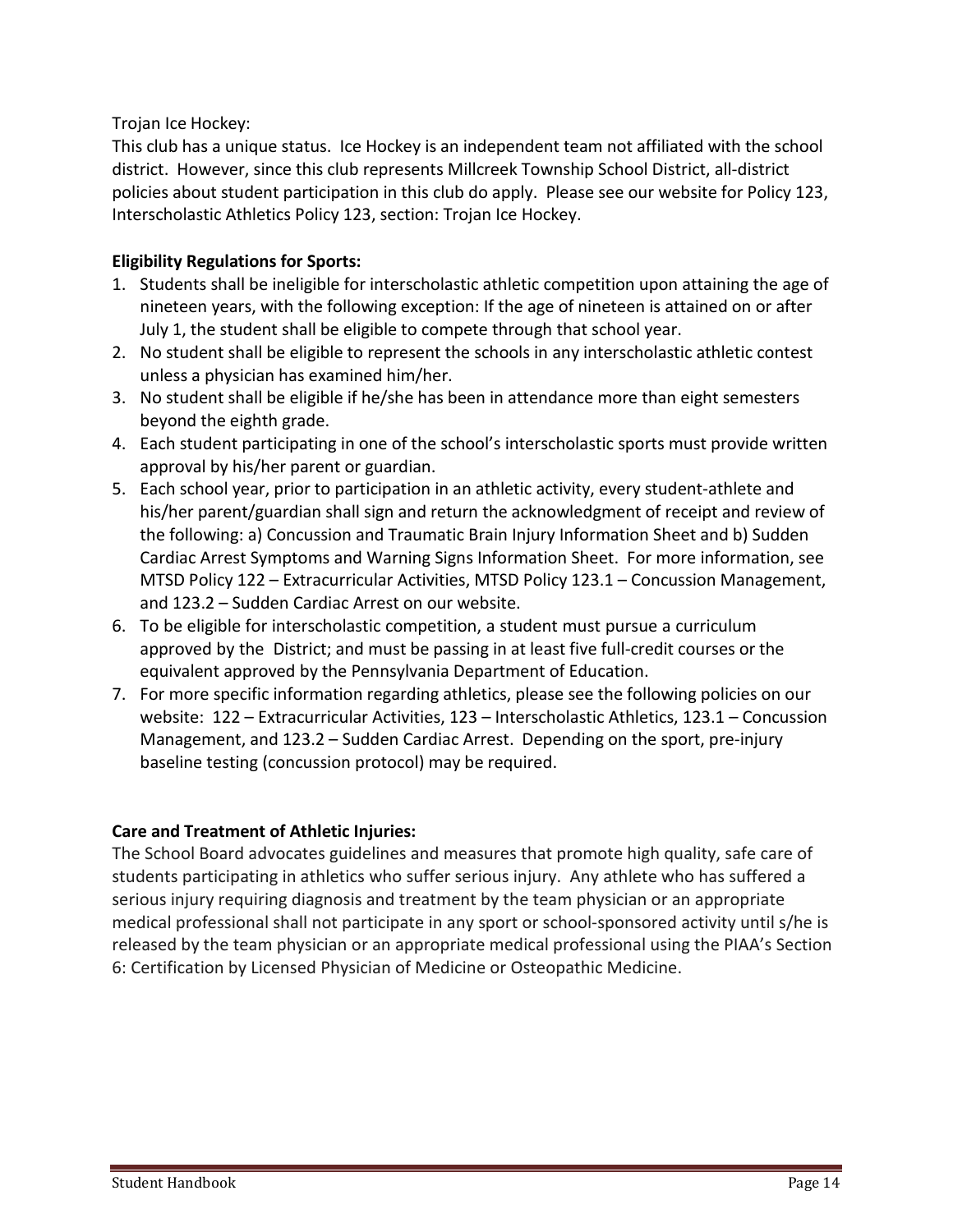# **Section D: ATTENDANCE**

#### **Attendance - Policy 204:**

The Board requires that school-aged students enrolled in the district attend school regularly in accordance with the laws of the state. The educational program offered by this district is predicated upon the presence of the student. It requires continuity of instruction and classroom participation in order for students to achieve academic standards and consistent educational progress. Frequent absences of students from class disrupt the flow of the instructional process for everyone. Poor student attendance limits accomplishments and reinforces a habit, which may handicap the individual in future education or employment. Please see Policy 204 for more details on our website at mtsd.org.

# **Section E: EMERGENCY DRILLS**

#### **Evacuation Drills**:

Evacuation drills will be conducted during the school year. Such drills will be conducted to prepare students for an unexpected emergency or situation that would require them to be transported to an off-campus location. The location of this designated site will be established prior to the start of the school year. Procedures will be reviewed and established in advance of the drill to ensure that students are transported safely, efficiently, and timely to their new venue.

#### **Fire Drills:**

The fire drill is carried out so that students will be able to leave the building quietly and orderly in case of necessity. There is an instruction card with procedures posted in each room near the door. This provides information on the exit students are to utilize. NOTE: Fire drills will be conducted on a monthly basis. Staff and students are to consider each fire alarm signal as an emergency situation. Our goal will be to evacuate the building in TWO (2) minutes, which can only be accomplished with everyone's cooperation.

#### **Tornado Drills:**

Tornado drills will be conducted during the school year to prepare students in case of a severe weather emergency. Procedures for the drills will be posted in all classrooms and reviewed with students by the teachers.

**Lock Down Drills:** Lock Down Drills will be conducted during the school year to prepare students in case of an unlawful intruder. Established procedures will be practiced to ensure students will know how to keep safe in the event of an unlawful intruder.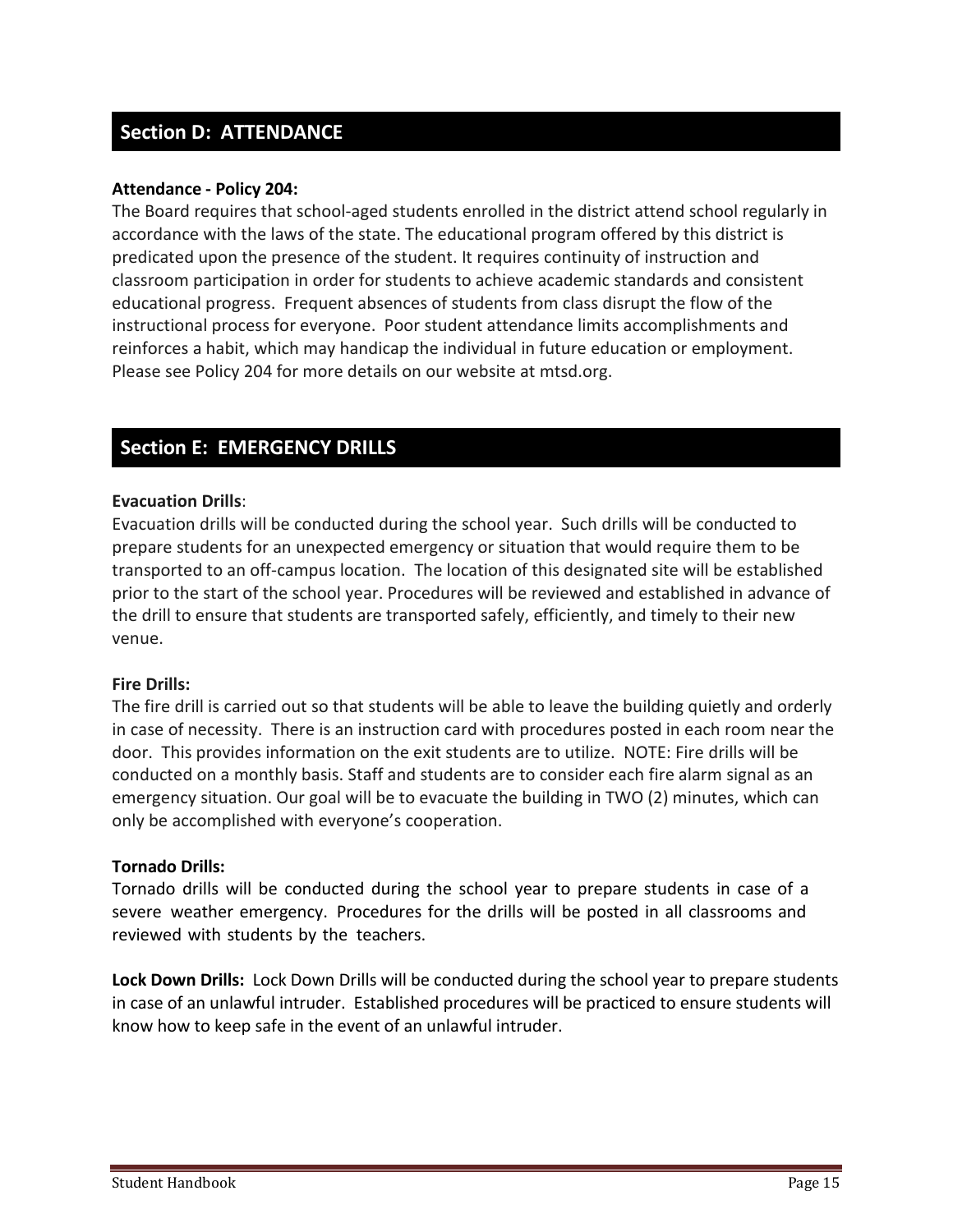# **Section F: GENERAL INFORMATION**

## **Acceptable Use of Internet, Computers and Network Resources – Policy 815:**

The Board supports use of the computers, Internet and other network resources in the district's instructional and operational programs in order to facilitate learning, teaching, and daily operations through interpersonal communications and access to information, research, and collaboration. For instructional purposes, the use of network facilities shall be consistent with the curriculum adopted by the district as well as the varied instructional needs, learning styles, abilities, and developmental levels of students. The availability of access to electronic information does not imply endorsement by the district of the content, nor does the district guarantee the accuracy of information received. The district shall not be responsible for any information that may be lost, damaged or unavailable when using the network or for any information that is retrieved via the Internet. Please refer to MTSD Policy 815 for more information regarding Acceptable Use of Internet, Computers and Network Resources.

#### **Activity Fee:**

Membership in certain school-sponsored activities and athletics will require the payment of an activity fee to help defray that activity's costs. This fee is assessed for each activity in which the student participates. Fees must be paid before a student will be permitted to participate in any such activity. (Consult your sponsor or coach to find out if a fee is required and the amount of your activity fee.)

#### **Bicycles and Skateboards:**

Elementary students are not permitted to ride bicycles or skateboards to school.

#### **Bullying / Cyberbullying – Policy 249:**

All forms of bullying are prohibited in the school setting.

Bullying means an intentional electronic, written, verbal, or physical act, or a series of acts directed at another student or students, which occurs in a school setting and/or outside a school setting, that is severe, persistent, or pervasive and has the effect of doing the following:

- 1. Substantially interfering with a student's education.
- 2. Creating a threatening environment.
- 3. Substantially disrupting the orderly operation of the school.

School setting means in the school, on school grounds, in school vehicles, at a designated bus stop or at any activity sponsored, supervised or sanctioned by the school. Bullying, as defined in this policy, includes cyberbullying. Please see Policy 249 for more details on our website.

#### **Cafeteria System / Behavior Guidelines:**

In all Millcreek Schools, students are issued an ID card with a student ID #. This number will be their own from the time they start school until they graduate.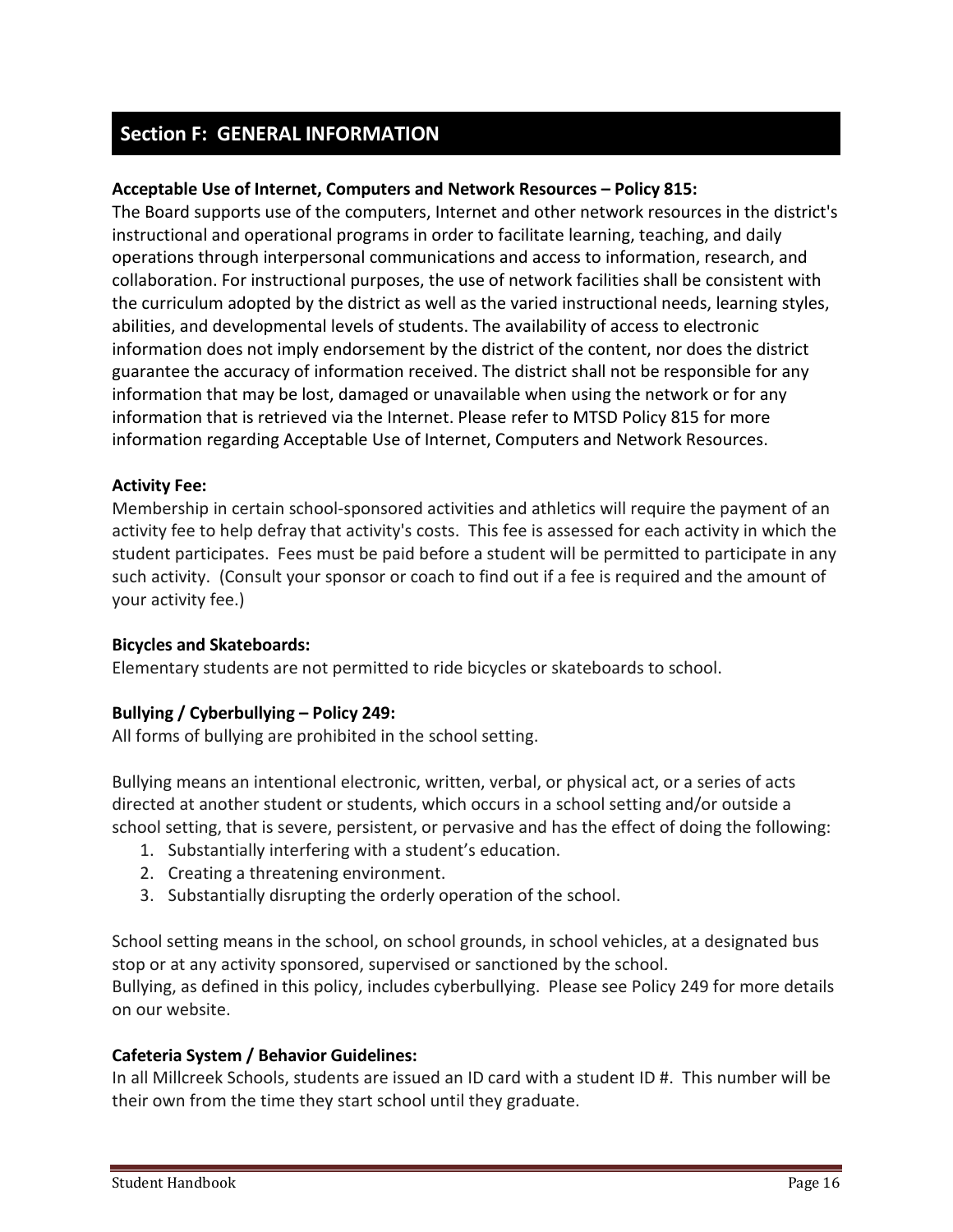This ID card can be used in several places: the library, school activities, and the cafeteria. In the cafeteria, this ID card enables the students to access their meal accounts. Parents can send cash or checks with their student to be deposited into their student's meal account (monies for breakfast and/or lunch purchases). This account acts as a debit account that deducts monies from the student's prepaid account balance when the student uses his/her card (pin pad) at the register. Prepaid accounts can be used for purchasing breakfast, lunch, ala carte items, or milk.

If the student does not have enough money in his/her account, s/he may charge only a full breakfast or full lunch. Ala Carte snack items or an individual milk purchase cannot be charged.

The student or parent can deposit money into an account anytime. If you send your student in with cash, it is not the responsibility of the cafeteria if the cash is lost or stolen. Checks need to be made payable to MILLCREEK FOOD SERVICE. Funds may also be added through Infinite Campus. Within Infinite Campus, parents can also see purchase history.

If a student transfers to another MTSD school, the balance transfers along with him/her. Negative balances will be billed by the district. Paid, free, or reduced eligibility status also transfers.

When the student finishes his/her lunch, all recyclable materials should be recycled. Students are to remain in the cafeteria until they are dismissed.

While in the cafeteria, students are expected to conduct themselves in a responsible way using good manners and judgment in accordance with their grade level. Additionally:

- Students are to be in the cafeteria when the lunch period starts.
- Students are to be sitting at a table when eating.
- Students are to return all trays to the tray area.
- Leaving the cafeteria for any reason without permission from the monitors is forbidden.
- Throwing objects or food and/or leaving the tables or floor messy is not acceptable behavior.

Violating these standards in any unacceptable manner may result in students being assigned clean-up duty, or suspension, depending upon the severity of the offense.

# **Change of Address:**

It is necessary for the school to have an accurate record of the home address of all students. We ask that you accept the responsibility for reporting any change of address in a timely manner.

All address changes need to be reported to Central Registration – Millcreek Education Center (835-5312).

# **Child Find Notification:**

The Millcreek Township School District is obligated under state and federal law to identify children who may qualify as protected handicapped students. If a parent or guardian believes that their child may have a disability or be in need of special education support or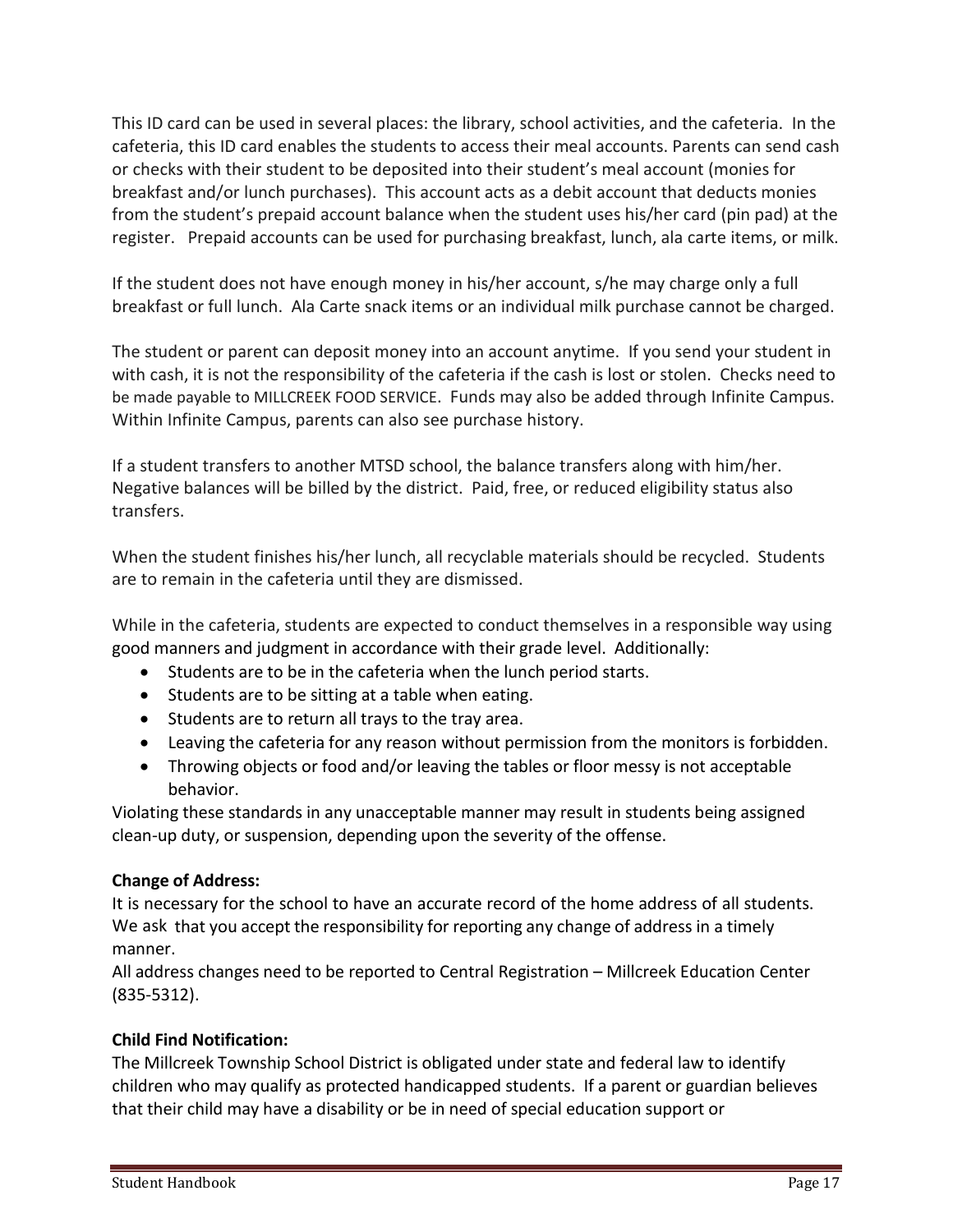accommodations, they should contact the principal at their local school or the department of pupil services (835-5334). The Millcreek Township School District also is similarly obligated to identify students who are intellectually gifted. If a parent or guardian believes that their child is intellectually gifted, they should contact their principal or pupil services department (835-5334). Please refer to policies 113 (Special Education) and 114 (Gifted Education) for more information.

# **Evaluation: Special Education and Gifted Education:**

To qualify as a student in need of special education, accommodations, or gifted support, MTSD will conduct a comprehensive evaluation once parental consent is granted. A certified school psychologist will be the chair of the evaluation team with teachers, parents, and other related service providers who will be included as needed. If a child is found to be eligible and in need of a special education program, a 504 plan (accommodations), or a gifted support plan, parents will be invited to participate in a planning meeting. Once an individualized program is developed, the team (school staff and parents/guardians) will determine an appropriate program and location (school building) for implementation. Most specialized programs are offered at all buildings. Some specialized programs are offered at designated buildings. The team must consider various factors when determining placement, one of which is the least restrictive alternative (this means that students will be placed in general education programs in their neighborhood school building whenever possible). Once the program has been developed and a location determined, the plan will then be implemented. Parents must give consent to the initial implementation of an individualized education plan (IEP), 504 plan, or gifted individualized education plan (GIEP). Parents also have the ability to revoke consent for specialized programming at any time should they wish to do so. All revocations must be provided in writing and submitted to the building principal. Any questions regarding specialized programs for students with disabilities, mental or physical impairments, or giftedness should be directed to your building principal or pupil services department (835-5334). Please refer to policies 113 (Special Education) and 114 (Gifted Education) for more information.

# **Collection of Financial Obligations:**

Parents will be informed by the school principal of any obligations incurred under Care of School Property - Policy #224. If, after two written notifications, the obligation has not been satisfied, a proceeding may be instituted with a local magistrate to recover the costs. As well, the student may be barred from school activities. Within thirty (30) days of the second written notification, all delinquent obligations, including fees, will be referred to a local magistrate for collection. The school district will also bar students obligated from all school activities. The school district reserves the right to waive the fee if the obligation is met before the matter is scheduled for disposition by the magistrate. The obligation, including any student fees as well as the court costs, will be the obligation of the student and/or his/her parents. Please see Policy 224 for more details on our website at mtsd.org.

# **Student Discipline - Policy 218:**

The Board finds that student conduct is closely related to learning. An effective educational program requires a safe and orderly school environment. As such, MTSD has established and utilizes a standard set of approved consequences for unacceptable student behaviors and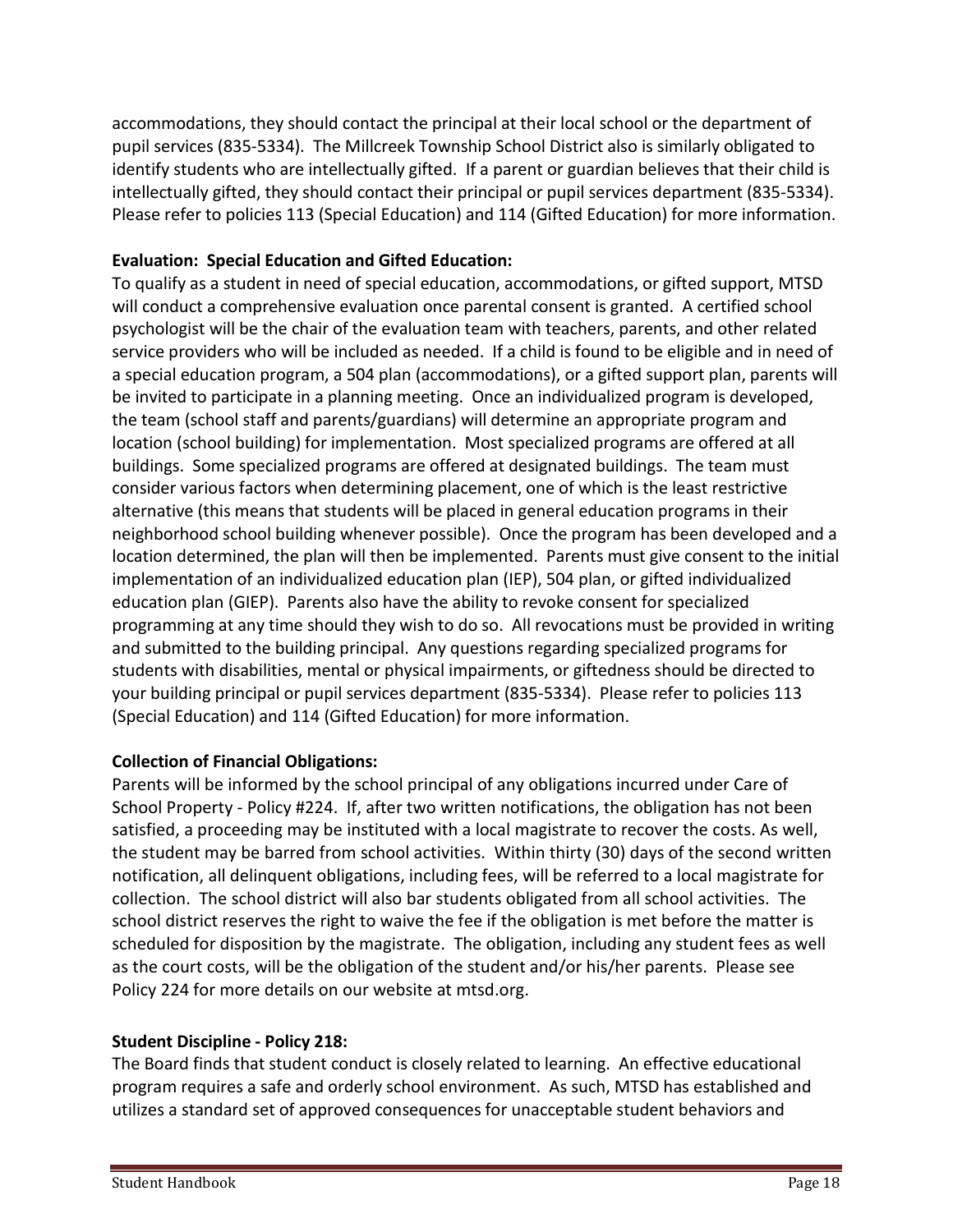actions, including teacher and office detentions, Saturday detention, in-school and out-of-school suspensions and expulsions, and alternative placements. Additional information is available in the Student Code of Conduct, available on our website. Please visit our website to review Policy 218, Student Discipline.

#### **District Fees:**

See the District website for information relative to district fees. These fees are reviewed and updated as needed annually.

# **Dress and Grooming - Policy 221:**

An individual's dress is a matter of personal preference and choice. However, students should remember that certain styles of dress are not appropriate for school wear. While a student's right to dress as s/he chooses may not be arbitrarily limited, school officials do have the right to prohibit attire that is disruptive to the educational process or which constitutes a health or safety hazard. Please visit our website to review Policy 221, Dress and Grooming.

# **Use of Electronic Devices - Policy 237:**

The Board recognizes the significant role that technology plays in the lives of MTSD students and the impact it has on education, the workplace, and everyday life. However, the Board also recognizes that the unrestricted use of personal electronic devices can lead to the disruption of instructional and learning processes and has the potential to compromise the safety of the educational environment. As such, Policy 237 – Use of Electronic Devices is designed to maintain a stable educational environment that is safe and secure for district students and employees while advocating the appropriate use of  $21^{st}$  Century technology. Please visit our website to review Policy 237, Use of Electronic Devices.

# **Employment Certificates / Working Papers:**

The Child Labor Act of the Commonwealth of Pennsylvania requires that all minors under 18 years of age, regardless of whether they are students or not, must secure employment certificates before engaging in gainful employment. Therefore, it is imperative that all minors become acquainted with the procedure to obtain certificates. The Child Labor Law is administered by the Superintendent of Schools, and all certificates are issued at the McDowell Intermediate High School Main Office and McDowell Senior High School. Please visit your respective school for additional information, or contact the main office.

# **Entry into Elementary School Buildings / Student Drop-Off Area:**

The Board recognizes it has the responsibility to supervise public school children of the district while present in the schools during the academic day. The Board further affirms appropriate supervision requires that children not be permitted into the individual elementary school buildings before designated entry times.

The Board directs elementary school principals to communicate individual elementary school entry times to parents. No child is permitted into elementary school buildings before the designated entry times unless they are under the district personnel's direct supervision or enrolled in a Board-approved program.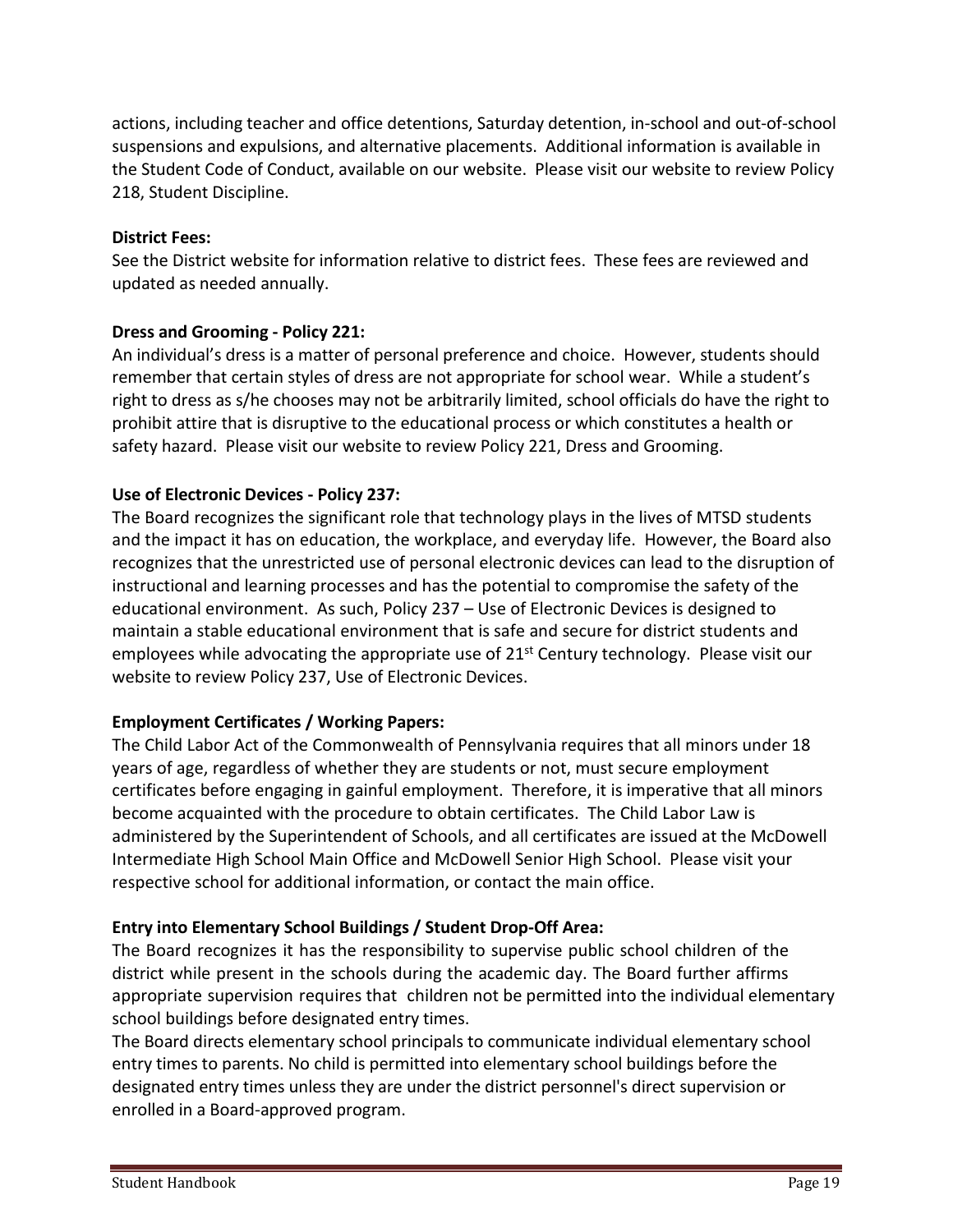The Board further directs elementary school principals to give written notification to the parent(s) upon first violation of this policy, and a report filed on the parent(s) with Children Services upon a second violation of this policy.

The student drop-off area at Elementary Schools is posted at each school.

# **Hazing – Policy 247:**

The purpose of this policy is to maintain a safe, positive environment for students and staff that is free from hazing. Hazing activities of any type are inconsistent with the educational goals of the district and are prohibited at all times. Please refer to the MTSD website for further clarification regarding hazing. This includes definition, authority, the delegation of responsibility, and complaint procedure.

# **Library:**

The purpose of the library is to widen, deepen, and intensify learning. The library contains a wide range of reference and circulating materials selected to meet the curricular and recreational needs of students.

Each elementary school has a schedule as to when students have access to the library's resources.

There are no fines for overdue materials. The date due is noted on the book card in the back of the book. Overdue notices will be sent to the student via the homeroom teacher the first two (2) days the book is overdue*.*

Students are responsible for all library materials in their possession. Any materials deliberately or accidentally damaged or lost MUST be replaced and/or paid for.

Respect for others governs students' behavior using the library to protect library materials and maintain an atmosphere conducive to learning. Inappropriate behavior in the Library will not be tolerated and may result in a suspension of Library privileges and/or office detention. This will be determined by the Librarian/or Principal.

# **Lockers & Backpacks:**

Every student will be assigned a locker and a lock. Students are not to change locks or share/reveal locker combinations to any other student. The student is responsible for the locks and lockers assigned. Damaged or lost locks must be paid for at the replacement cost. Misuse will result in a minimum of one (1) hour of office detention up to Saturday detention.

School officials may conduct random locker searches at their discretion; therefore, students cannot expect a right to privacy relative to their use of a school locker. Prior to an individual locker search, the student shall be notified and allowed to be present whenever possible. However, where school authorities have a reasonable suspicion that the locker contains materials that threaten the students' health, welfare, and safety in the school, student lockers may be searched without prior warning.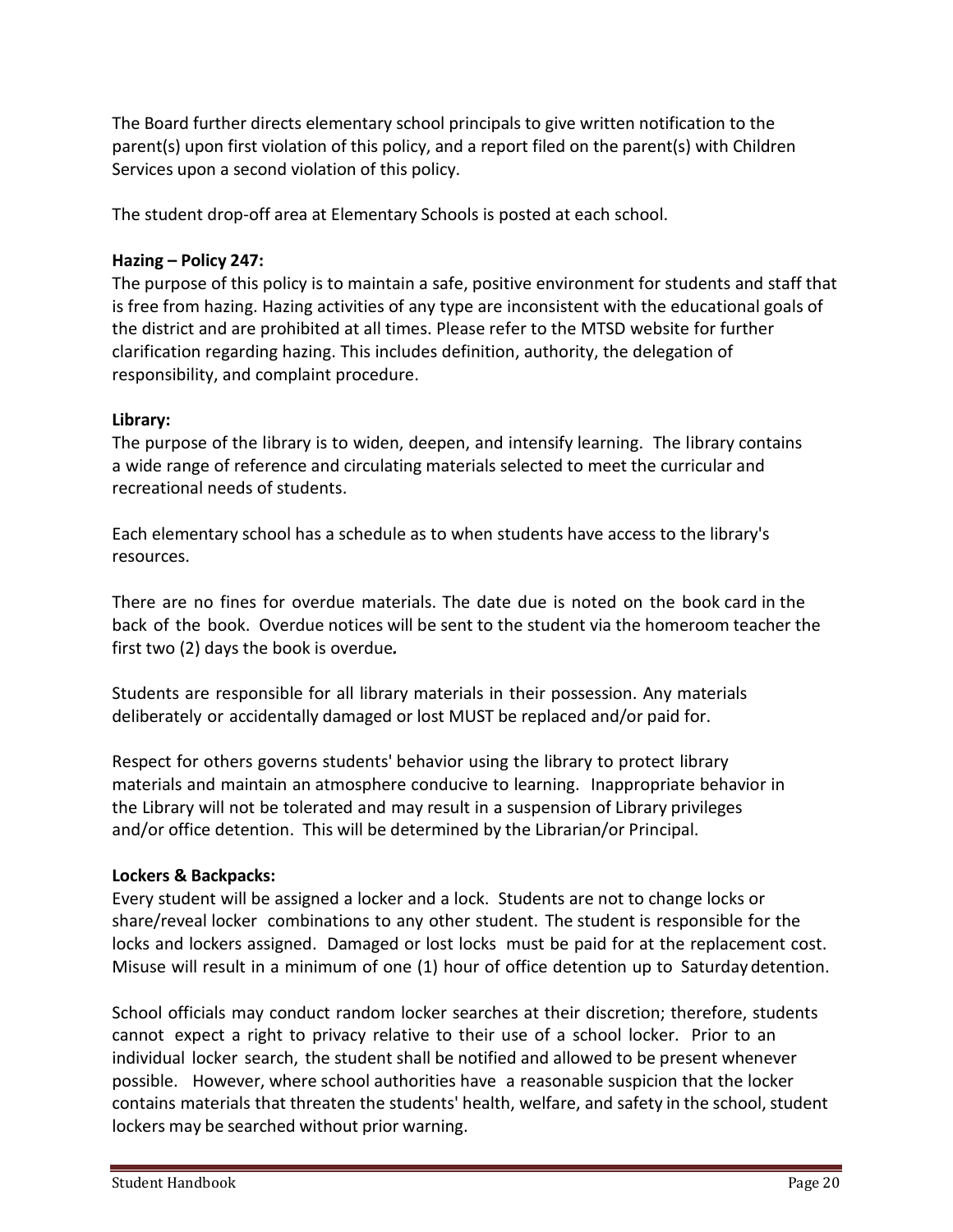# **Backpacks: Elementary School and Middle School**

Students are not permitted to carry backpacks during the school day. Backpacks must be kept in the student's designated area.

#### **Backpacks: High School**

Students are not permitted to carry backpacks during the school day. Administrator and teacher discretion will be used in allowing students to carry bags with respect to traveling between the high school buildings, limited time to change classes, and limited space in some classrooms.

#### **Lost & Found:**

Items found in and around the buildings should be turned in to the secretary at the front office. Any person who has lost an article may make inquiries at the school office.

WARNING: DO NOT LEAVE MONEY OR OTHER VALUABLES IN DESKS, LOCKERS, CLASSROOMS, OR PHYSICAL EDUCATION LOCKER ROOMS OR OTHERWISE UNATTENDED.

#### **Nondiscrimination – Qualified Students with Disabilities – Policy 103.1:**

The Board recognizes its responsibility to provide academic and nonacademic services and programs equally to students with and without disabilities. The Board encourages students and parents/guardians who believe they have been subjected to discrimination or harassment to report such incidents to designated employees promptly. The Board also directs that complaints of discrimination or harassment shall be investigated promptly, and corrective or preventative action be taken for substantiated allegations. Please review MTSD Policy 103.1 for more information regarding nondiscrimination.

#### **Parent Teacher (Student) Association:**

The Parent Teacher (Student) Association (PTSA/PTA) is an organization made up of interested parents, teachers, and students. These organizations perform many services for the school. Newsletters are mailed to homes periodically throughout the year to keep parents informed of the schools' events.

#### **Policies for Review:**

A list of important policies for your review include:

- **Policy 103 –** Nondiscrimination/Discriminatory Harassment School and Classroom Practices
- **Policy 103.1 –** Nondiscrimination Qualified Students with Disabilities
- **Policy 113 –** Special Education
- **Policy 114 –** Gifted Education
- **Policy 204 –** Attendance
- **Policy 208 –** Withdrawal from School
- **Policy 209.1** Food Allergy Management
- **Policy 220**  Student Expression/Distribution and Posting of Materials
- **Policy 222**  Tobacco/Nicotine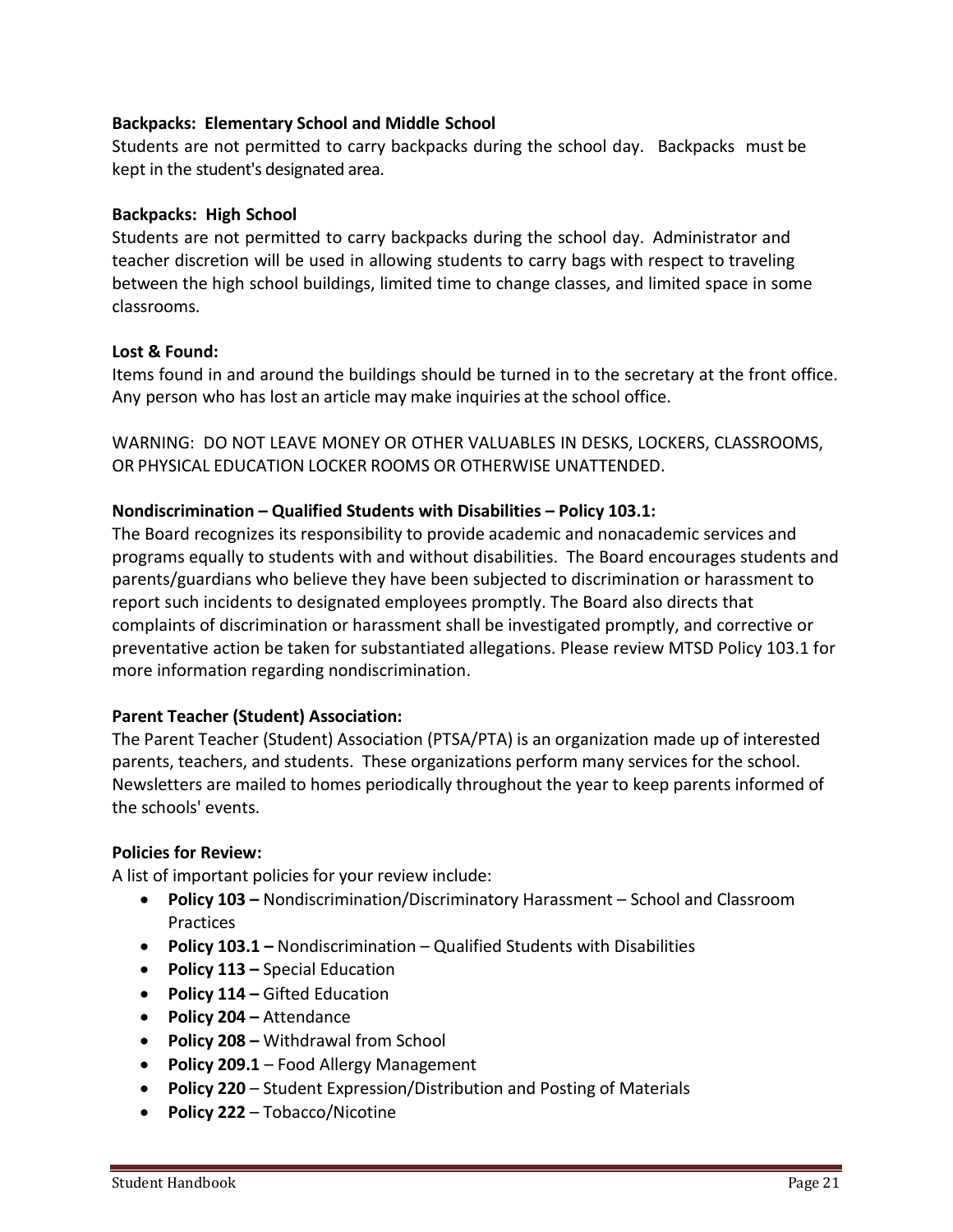- **Policy 226**  Searches
- **Policy 247**  Hazing
- **Policy 249**  Bullying/Cyberbullying
- **Policy 815**  Acceptable Use of Internet, Computers and Network Resources.

A comprehensive list of the Millcreek Township School District policies can be found at [https://www.mtsd.org/.](https://www.mtsd.org/) Choose *Our District* tab and *School District Policies*.

# **Student Expression/Distribution and Posting of Materials – Policy 220:**

Students have the responsibility to act in accordance with Board Policy 220. Student Expression/Distribution and Posting of Materials (Policy 220), to obey laws governing libel and obscenity, and to be aware of the full meaning of their expression.

Students have the responsibility to be aware of others' feelings and opinions and give others a fair opportunity to express their views.

These procedures address the distribution and posting of non-school materials that are not part of the curricular or extracurricular program of the district. Materials sought to be distributed or posted as part of the curricular or extracurricular program of the district will be regulated as part of the district's educational program and are not subject to the time, place, and manner provisions set forth herein. Students may distribute and/or post non-school materials, provided that the form of expression and/or the use of public school facilities and equipment is/are in accordance with Policy 220, these procedures, and the school dress code, if applicable.

The district has no responsibility to assist students in or to provide facilities for the distribution or posting of non-school materials.

Please visit the MTSD website to review Policy 220.

#### **Student Parking:**

A parking permit is required for a student to park in designated areas on school property during the school day. Permits can be purchased in the main office of each high school. Students will receive a copy of guidelines regarding motor vehicle violations with their permits. Motor vehicle violations may result in the loss of parking privileges and/or towing of said vehicle at the owner's expense.

#### **Student Photo ID:**

Millcreek Township School District students are required to have a school photo ID Card. This card will contain the student's picture and a bar code of the student ID number and be multifunctional.

The ID Card will be REQUIRED for the following purposes:

- Library the card will serve as a library card and must be used for checking out books.
- Cafeteria the student will use their card for all purchases in the school cafeteria as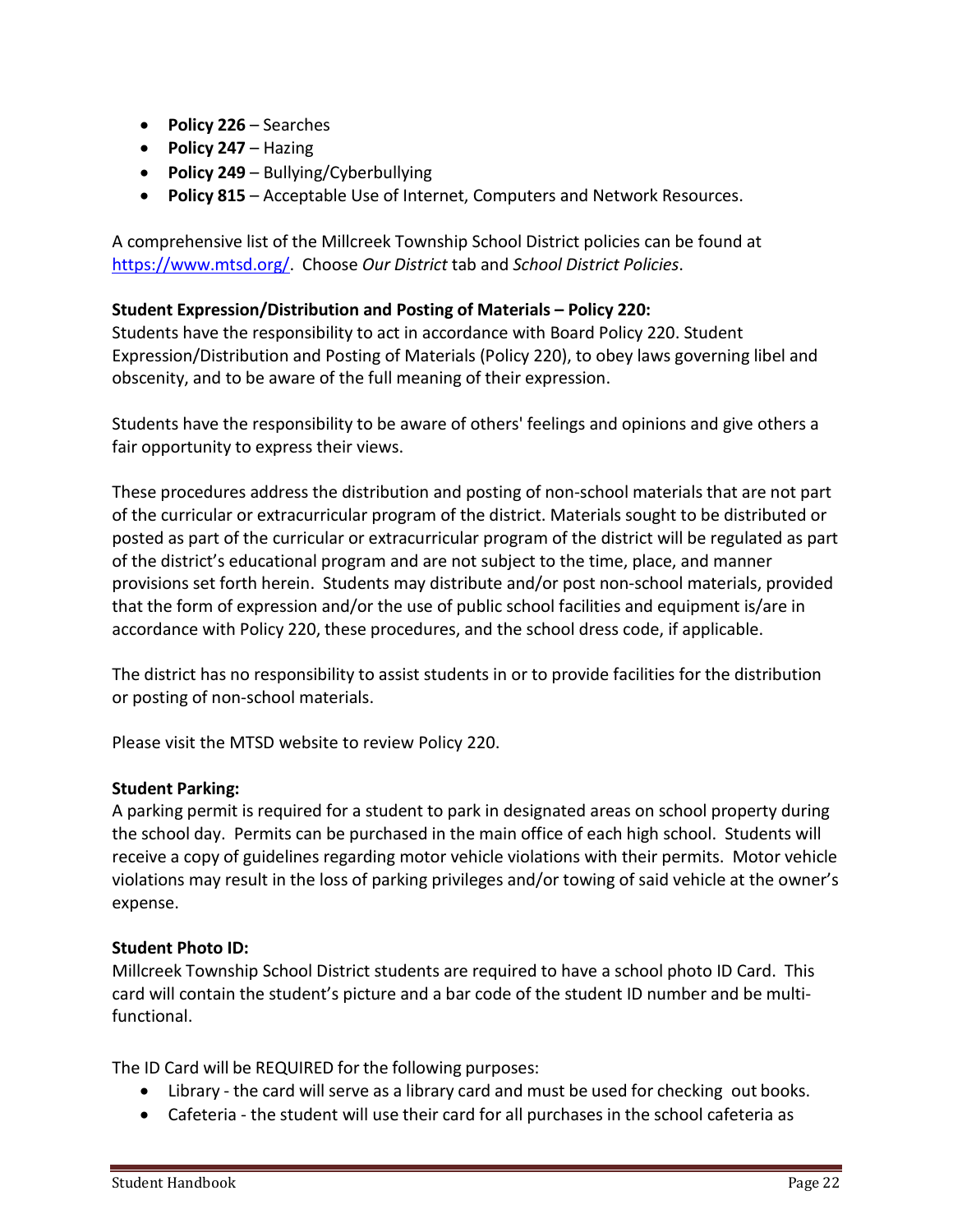required. This will work similarly to a pre-paid phone card, where the student has money put into their account in advance for lunches and a-la-carte items.

- Extracurricular Activities all students will be required to have their photo ID for admittance to school dances. This is primarily for security reasons.
- McDowell and MIHS students who attend Erie County Technical School, attend other classes off-campus, and travel between buildings for class changes will need to have their stamped cards in their possession for security purposes.

# **Student Support Team:**

The Student Support Team (SST) exists in each school and serves to assist students. The team is comprised of school professionals, and qualified counselors contracted from outside agencies. The group serves to identify, assess, and prescribe intervention measures. The team will convey recommendations to the students and their families when appropriate.

# **Tobacco and Vaping Products – Policy 222:**

The Board recognizes that tobacco and vaping products, including the product marketed as Juul and other electronic cigarettes, present a health and safety hazard that can have serious consequences for users, nonusers and the school environment. The purpose of this policy is to prohibit student possession, use, purchase and sale of tobacco and vaping products, including Juuls and other electronic cigarettes. Please visit the MTSD website to review Policy 222.

#### **Visitors:**

All visitors to schools must check in with the school's main office and use the Raptor Security Software to gain entrance by providing a photo ID.

#### **Volunteers:**

Persons interested in volunteering within the Millcreek Township School District are required to adhere to state and federal regulations. Changes to the PA Child Protective Services Law has resulted in increased background check requirements for anyone working with or in contact with students, including volunteers. More information about volunteering can be found on the District's website at mtsd.org.

# **Weather Cancellations / Delays:**

The decision to close schools or delay the start of the school day will be based primarily on the condition of district roads or other weather conditions that would jeopardize children's safety. The decision to cancel or delay school is made in as timely a manner as possible.

Notifications will be provided via the school district's mass notification system. Additionally, the District will continue to share this information with the local news and radio outlets.

When the delayed start is initiated, all starting times will be delayed by exactly two hours. The school day will end at the regularly scheduled time, and cafeterias will operate as usual. In addition, when a delayed start is initiated, the parent/guardian cannot drop off students prior to the delayed starting time.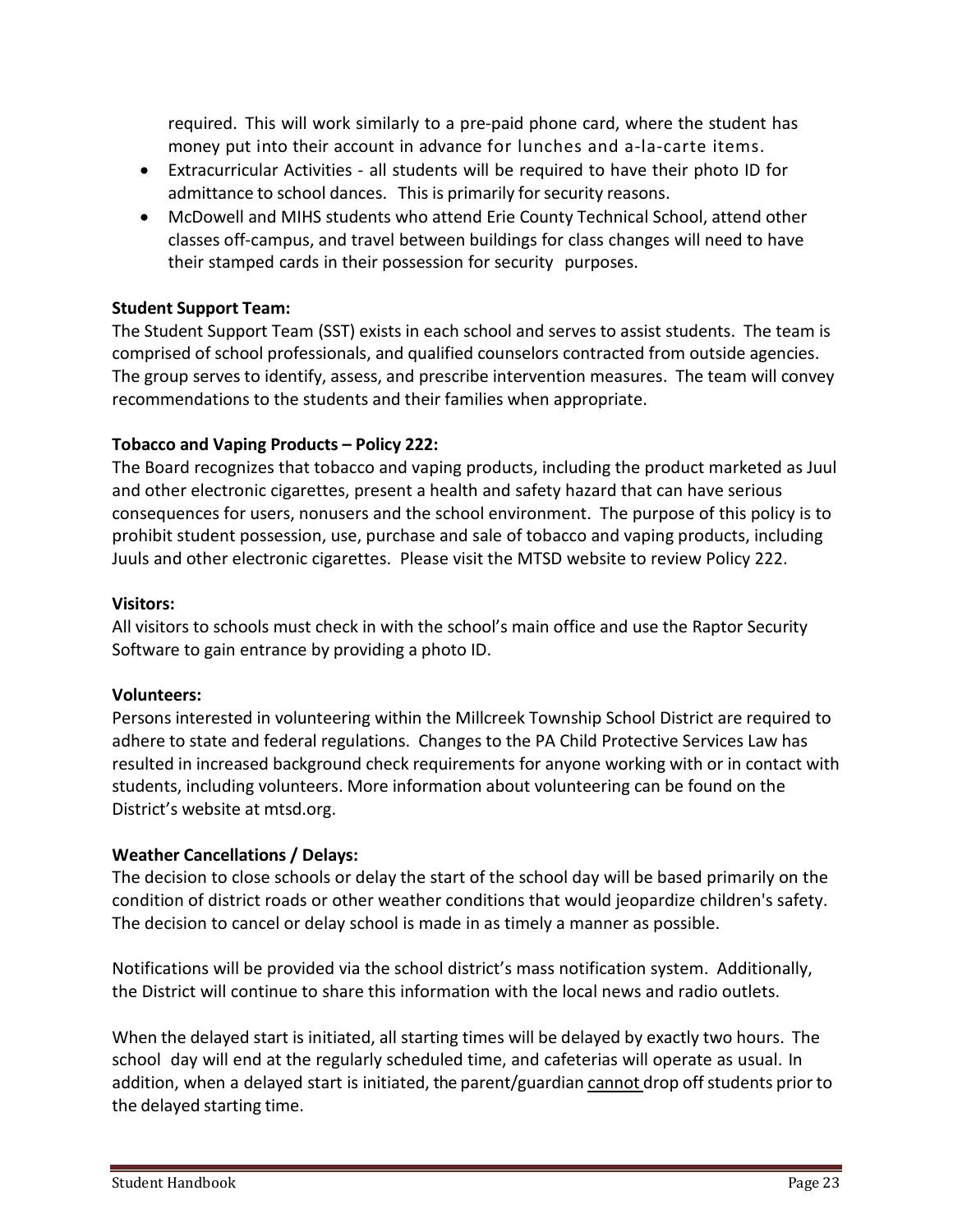# **Website:**

District and school information can be accessed via the Millcreek Township School District website at [https://www.mtsd.org/.](https://www.mtsd.org/)

# **Section G: HEALTH SERVICES**

### **Important Information Regarding COVID-19 for Parents and Students:**

Duty to Report Symptoms

- Scheduled to be tested for COVID-19 and are experiencing symptoms
- Completed COVID-19 testing and/or are awaiting results
- You have a POSITIVE RESULT from a COVID-19 test (+ case)
- You have been identified as a probable case by the DOH or physician

Call: Krystal Krawczyk, MHA, RN, at 814-835-5340

# Daily Pre-Arrival Health Screening

Before coming to school in the morning, students and parents should assess whether the student has any symptoms of COVID-19 using the daily symptom screener that has been provided.

All information reported will be kept confidential as required by law, except to the extent that it is necessary to advise or protect staff and other students from the transmission of the virus.

If you have symptoms or are diagnosed with COVID-19, or a family member residing in your household tests positive for COVID-19, your student is required to stay home following state and local Department of Health guidance.

#### Expectations of Students

- 1. Stay home if sick.
- 2. Sanitize hands with hand sanitizer that contains at least 60% alcohol upon entering the building.
- 3. Wash hands frequently or use hand sanitizer that contains at least 60% alcohol if soap and water are not available.
- 4. Avoid touching face and eyes.
- 5. Wash/sanitize hands after touching or removing facial covering.
- 6. Bring personal water bottles with water. Water fountains will be turned off, and hydration stations will be made available for refills.
- 7. Follow all directions to social distance provided by teachers or administrators for the safety of the school community.

# Face Coverings and Social Distancing

1. All persons must wear facial coverings that cover both the mouth and nose when on school property, during a school activity, or riding a bus or in other approved transportation. Students and children over 2 years of age are expected to come to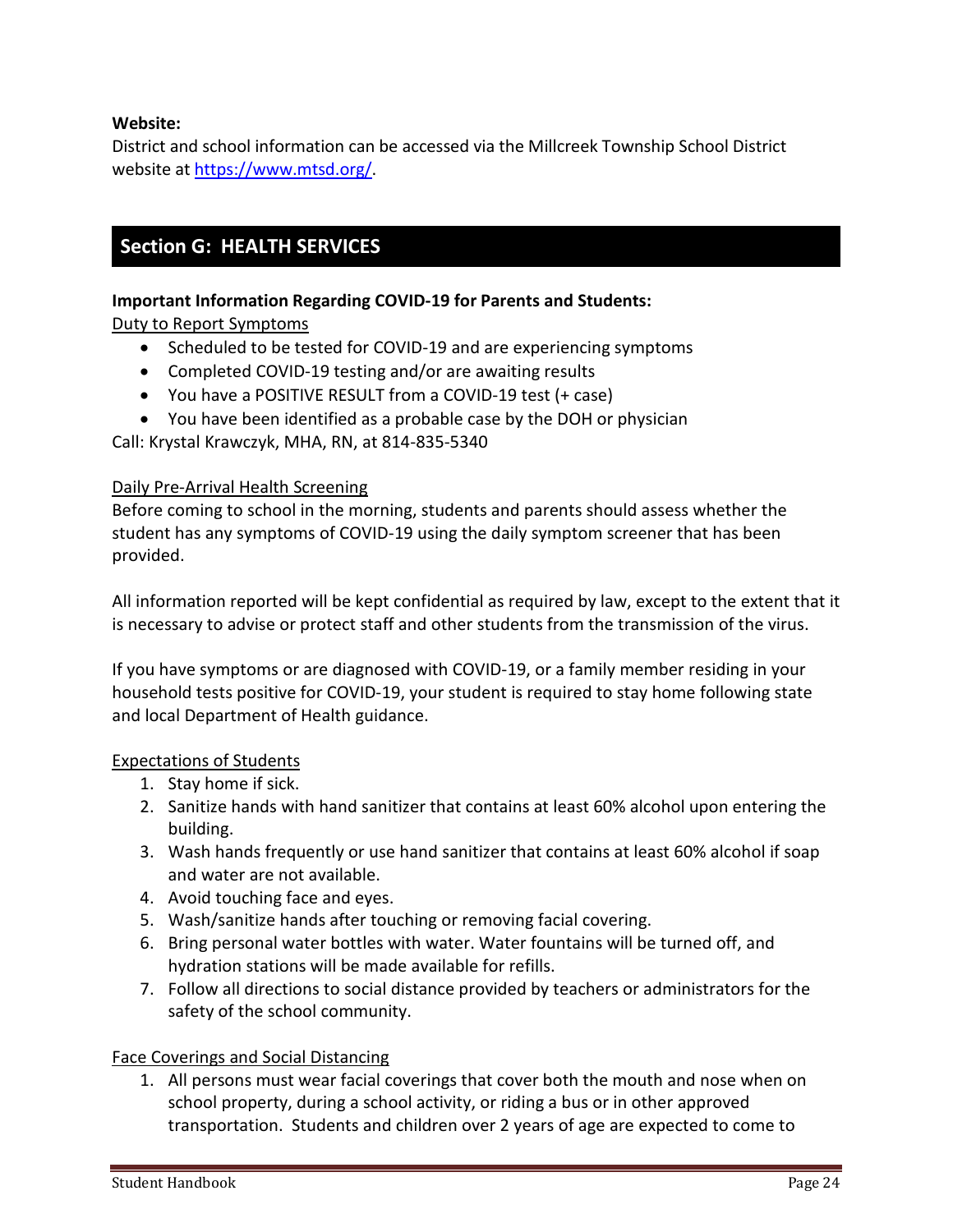school daily with their personal face coverings. However, quality facial coverings will be available for distribution to students in case of emergency or to reduce stigma where necessary. Students are responsible for their own personal property, and face coverings should be stored appropriately. If your child needs a face covering, please contact your child's principal.

- 2. Facial coverings must be made from a minimum of double-layer cloth and be snugfitting to the face. It should cover both the nose and mouth. Facial coverings should not include any type of exhalation valves or vents or masks designed as a costume.
- 3. It is recommended to have a minimum of two face coverings available each day in case one face covering becomes unfit for use. Under no circumstances should students share or swap facial coverings. To learn more about appropriate face-covering use and the types of face coverings recommend for use in schools, please review the PA Department of Health and Education site.
- 4. Questions regarding exemptions from the use of facial coverings must be requested directly to the Director of Pupil Services at (814) 835-5334. Facial coverings should not be required for anyone who is unconscious, incapacitated, or otherwise unable to remove the facial covering without assistance.

# Student Illness at School

If a student becomes ill or exhibits symptoms of COVID-19 while at school, the student will be separated from other students and staff to the designated space identified as the Isolation Room. While in the Isolation Room, the student will be monitored by school staff. A parent/guardian must pick students up within 1 hour after initial illness identification. The District will contact the parent/guardian and, if needed, the student's emergency contacts. Parent/guardian and emergency contacts will be informed of the importance of the student being picked up for the safety of the student and others. Exposed areas will be sanitized and disinfected per CDC/DOH guidelines.

#### Return to School

Guidelines for COVID-19 return will be followed from the PA Department of Health and Education for safe return to school.

# Parents and Other Visitors

At this time, outside parents and outside visitors are not permitted to visit our buildings. Parents and outside visitors should contact the building principal to discuss their specific needs, and determinations about exceptions for visitations will be made on an as-needed, case by case basis.

#### **Health Office:**

The school health program is designed to give first aid and medical care for injuries and illnesses that occur primarily during school hours. In addition to providing emergency care, school nurses provide support for those students with special needs, as well as education and wellness promotion. Please remember that the health office is not a primary care facility. School nurses cannot diagnose, prescribe treatment, or give medications without a physician's order.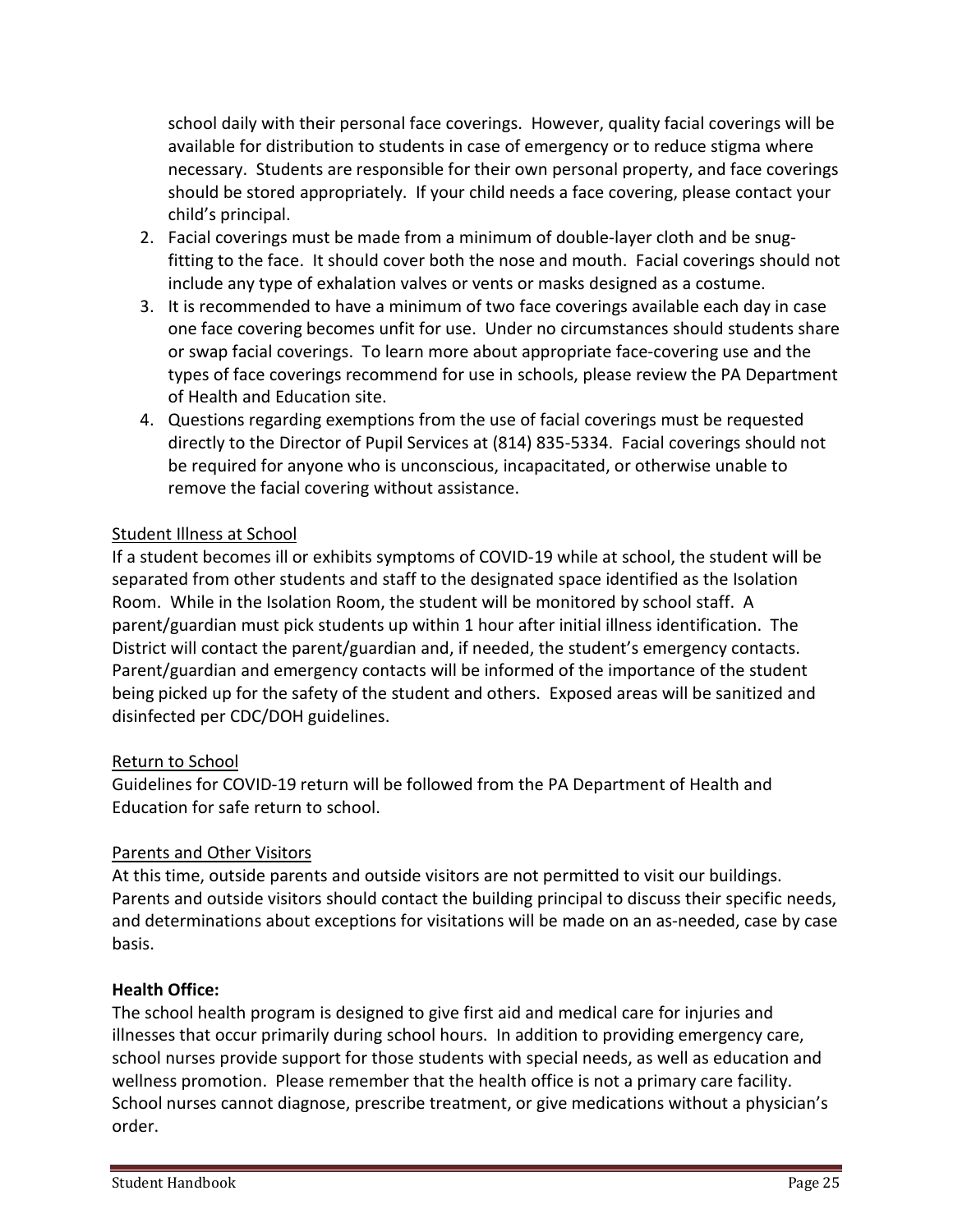The Certified School Nurse shall collaborate as needed with parents/guardians, the student's private physician, district administration, faculty, and staff to develop an individualized healthcare plan best to meet the needs of students with chronic health conditions.

# **Exclusion Rules – Policy 203:**

Students are generally excluded from school if they have a temperature that exceeds 100 degrees Fahrenheit. Students are also excluded at the discretion of the school nurse for illness or injury. In addition, students are excluded from school for these diseases and duration:

- Chicken Pox excluded until 5 days after the appearance of the last crop of vesicles.
- Conjunctivitis (pink eye) excluded until 24 hours after the start of the appropriate medication.
- Strep infections / scarlet fever excluded until 24 hours after the start of appropriate medication.
- Pediculosis (head lice) Students with live head lice will be sent home from school (for treatment) at the school nurse's direction. Once the student has been appropriately treated, s/he may return to class. Students should be checked by the school nurse upon return to school and should be free from live lice. Students may attend school even if Nits persist.
- Shingles may attend school at the discretion of the school nurse, if vesicles can be covered.
- Impetigo excluded until 24 hours after the start of appropriate medication.
- Ringworm excluded until immediately after the first treatment and if rash can be covered
- Scabies after completion of appropriate treatment
- Fever (>100 degrees F), vomiting, or diarrhea excluded from school until fever-free without the use of fever-reducing medication (Ibuprofen or Acetaminophen) for 24 hours, or 24 hours after the last episode of vomiting or diarrhea.
- This is not exclusive; other diseases may also require exclusion. Students will be readmitted at the discretion of the school nurse.

# **Health Screenings – Policy 209:**

Annual screenings for vision, height, weight, and body mass index are state-mandated for all students. In addition, hearing screenings are mandated annually for all students in Kindergarten through third grade and seventh and eleventh grades.

# **Immunizations – Policy 203:**

The Pennsylvania Department of Health oversees school immunization regulations. Changes to immunization requirements for school attendance went into effect beginning in August 2017. All completed immunizations must be on file with the school within the first 5 days of school attendance except the 7th-grade additional immunization requirements that must be on file the first day of  $7<sup>th</sup>$ -grade attendance, or the child will not be permitted to attend school. The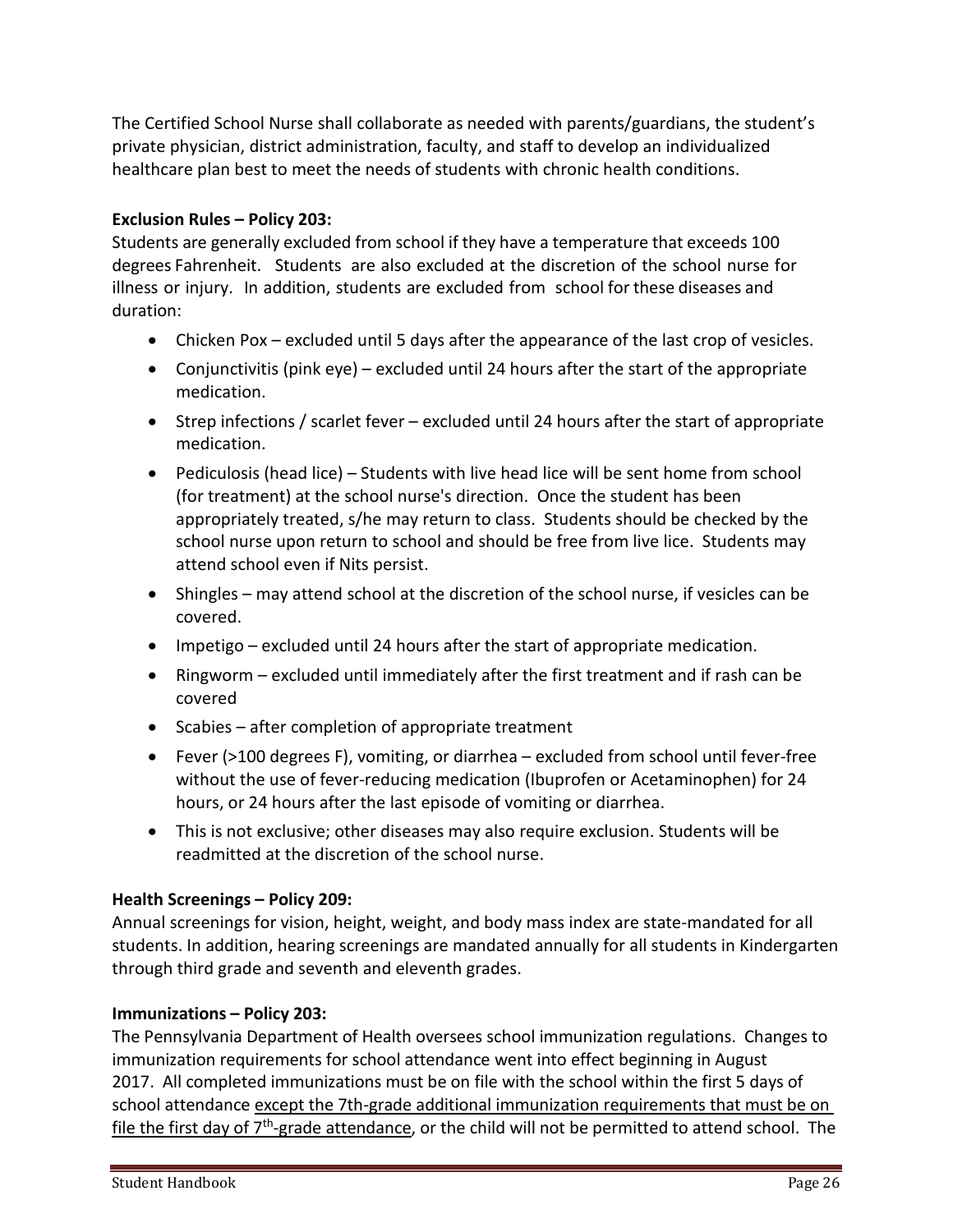immunization requirements are listed below:

| Children in ALL grades (K-12) need the following:                                                                                             | 7 <sup>th</sup> Grade ADDITIONAL immunization requirements for entry:                                                                                                       |
|-----------------------------------------------------------------------------------------------------------------------------------------------|-----------------------------------------------------------------------------------------------------------------------------------------------------------------------------|
| 4 doses of tetanus (1 dose on or after<br>4 <sup>th</sup> birthday)<br>4 doses of diphtheria (1 dose on or after<br>4 <sup>th</sup> birthday) | 1 dose of meningococcal conjugate vaccine (MCV)<br>1 dose of tetanus, diphtheria, acellular pertussis<br>$\bullet$<br>(Tdap) (if five years have elapsed since last tetanus |
| 4 doses of polio (1 dose on or after 4 <sup>th</sup>                                                                                          | immunization)                                                                                                                                                               |
| birthday)                                                                                                                                     | 12 <sup>th</sup> Grade ADDITIONAL immunization requirements for                                                                                                             |
| 2 doses of measles                                                                                                                            | entry:                                                                                                                                                                      |
| 2 doses of mumps                                                                                                                              | Second dose of meningococcal conjugate vaccine<br>$\bullet$                                                                                                                 |
| 2 doses of rubella (German measles)                                                                                                           | (MCV) required for entry into 12 <sup>th</sup> grade and/or                                                                                                                 |
| 3 doses of hepatitis B                                                                                                                        | before 18 years of age. If the first dose was given at                                                                                                                      |
| 2 doses of varicella (chickenpox) or<br>evidence of immunity                                                                                  | 16 years of age or older, only one dose is required.                                                                                                                        |

# **Medications - Policy 210:**

If at all possible, medication should be administered at home. Medications will be administered during school hours only when failure to take such medicine would jeopardize the student's health, and s/he would be unable to attend school if the medicine were not made available. All medications are dispensed from the health office and must be given to the school/staff nurse by the parent/guardian or designated responsible adult. Students are not permitted to transport medication to and from school.

All over-the-counter medications must be in the original container. Prescription medication must be in a current and properly labeled prescription bottle, including the student's name, doctor, medicine name, dosage, and time it is to be given (if requested, your pharmacy may give you a separate bottle for school).

For school employees to dispense any prescribed or over-the-counter medication, a written authorization signed by both the parent/guardian and physician must be submitted. These authorizations must be submitted each school year. Any change in medication (dosage, time) throughout the year requires a new authorization form signed by both parent/guardian and physician.

Please see Policy 210, Medications, for additional information regarding medication administration during field trips and self-administration by the student for emergency medications.

#### **Other Medical Procedures:**

Students who require medical procedures at school, i.e., catheterization, blood sugar testing, blood pressure, tube feedings, etc., must have a signed authorization form from both the prescribing physician and the parent/guardian.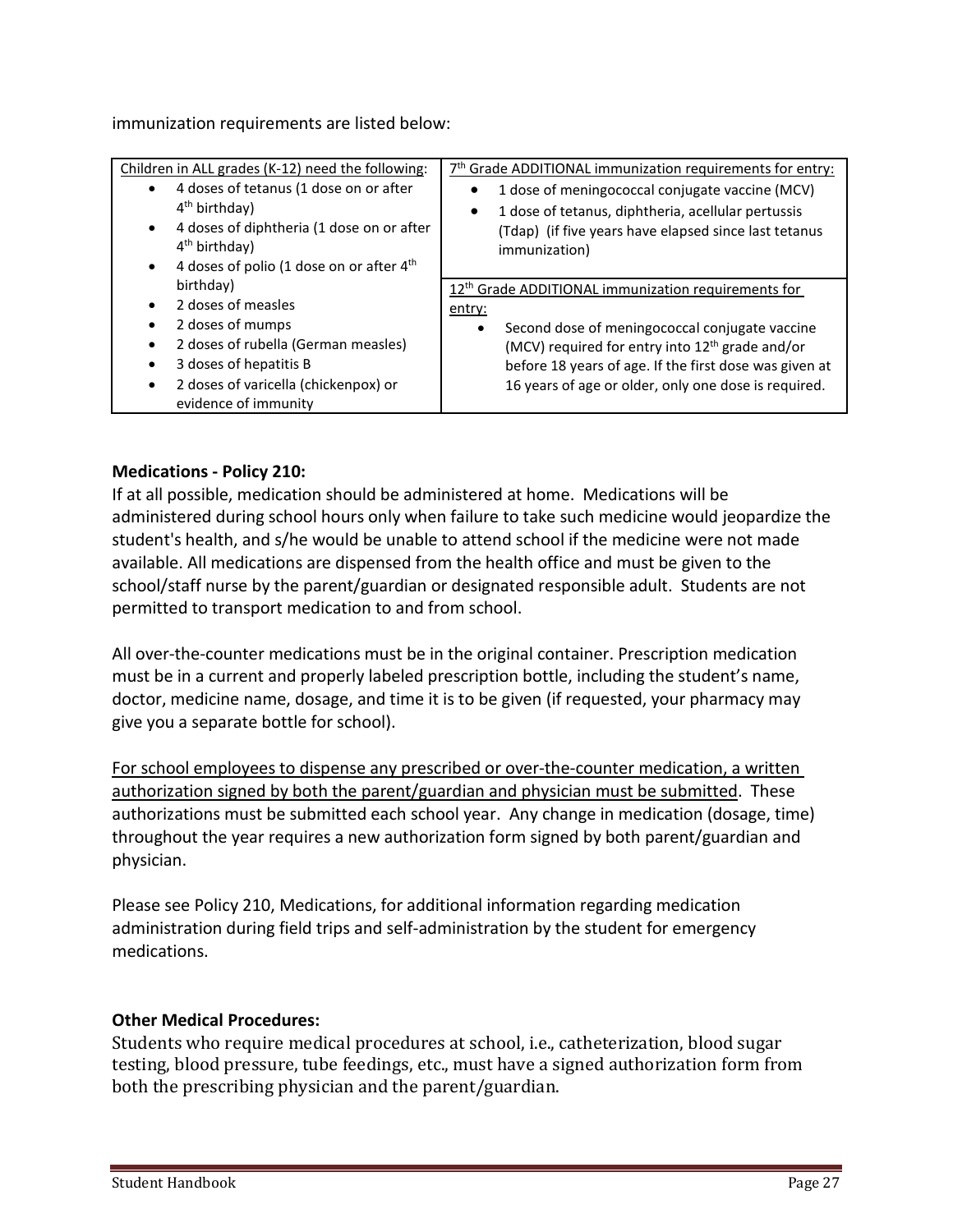# **Possession / Use of Asthma Inhalers / Epinephrine Auto-Injectors Policy – Policy 210.1:**

Before a student may self-carry or administer an asthma inhaler or epinephrine auto-injector in the school setting, the following is required:

- 1. A written request from the parent/guardian that the school complies with the order of the licensed physician, certified registered nurse practitioner, or physician assistant.
- 2. A written statement from the parent/guardian acknowledging that the school is not responsible for ensuring the medication is taken and relieving the district and its employees of responsibility for the benefits or consequences of the prescribed medication.
- 3. A written statement from the licensed physician, certified registered nurse practitioner, or physician assistant that states:
	- a. Name of the drug.
	- b. Prescribed dosage.
	- c. Times medication is to be taken.
	- d. Length of time medication is prescribed.
	- e. Diagnosis or reason medication is needed, unless confidential.
	- f. Potential serious reaction or side effects of medication.
	- g. Emergency response.
	- h. If a child is qualified and able to self-administer the medication.

Please see our website for Policy 210.1, Possession/Use of Asthma Inhalers/Epinephrine Auto-Injectors, for additional information.

#### **Diabetes Management – Policy 209.3:**

Student Possession and Use of Diabetes Medication and Monitoring Equipment Requirements: A written request from the parent/guardian that the school complies with the instructions of the student's health care practitioner must be provided. The parent/guardian request shall include a statement relieving the district and its employees of responsibility for the prescribed medication or monitoring equipment and acknowledging that the school is not responsible for ensuring that the medication is taken or the monitoring equipment is used.

A written statement from the student's health care provider with the following information must be submitted:

- 1. Name of the drug
- 2. Prescribed dosage
- 3. Times when medication is to be taken
- 4. Times when monitoring equipment is to be used
- 5. Length of time medication and monitoring equipment is prescribed
- 6. Diagnosis or reason medication and monitoring equipment are needed
- 7. Potential serious reactions to medication that may occur
- 8. Emergency response
- 9. Whether the child is competent and able to self-administer the medication or monitoring equipment and to practice proper safety precautions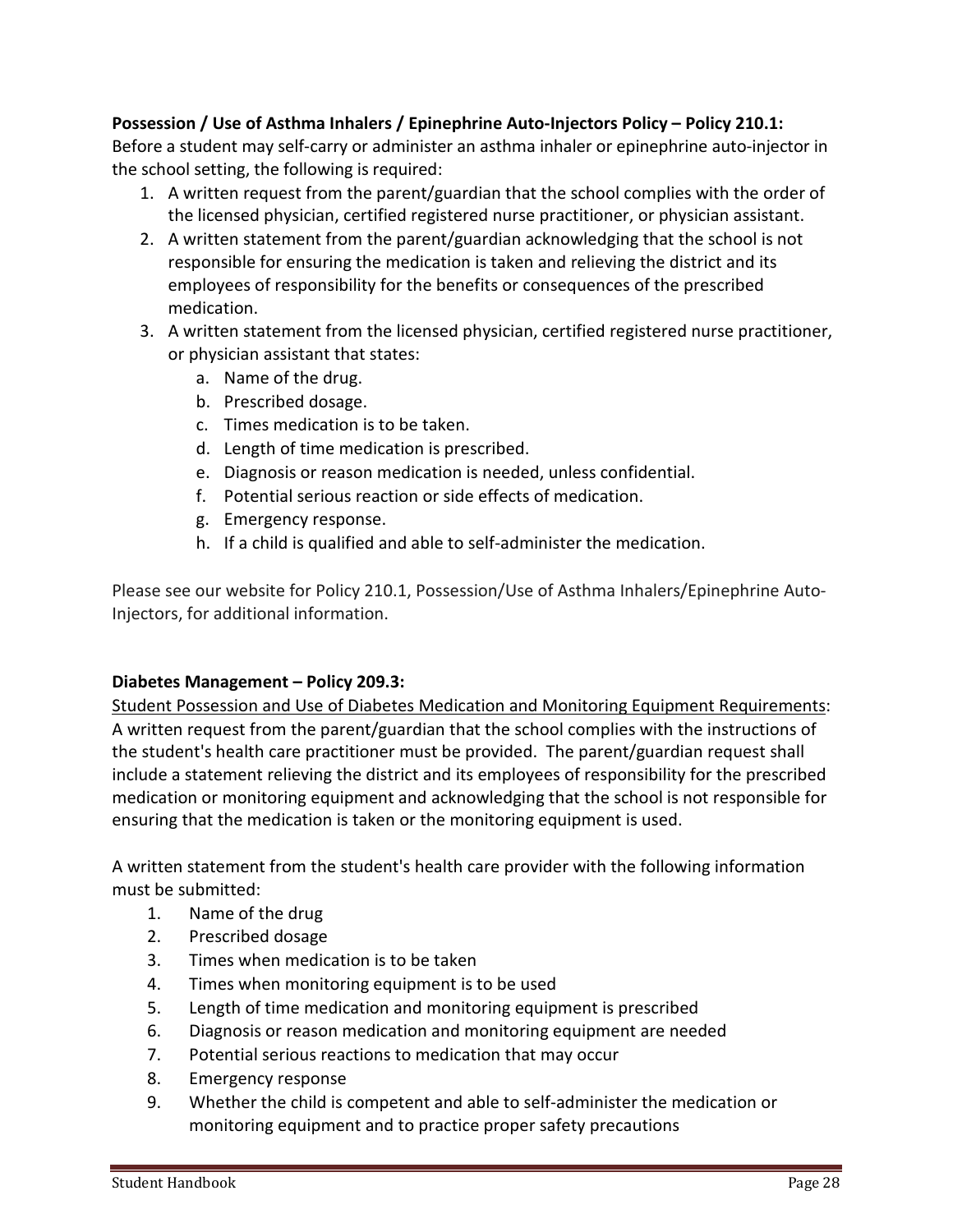Please see additional important information regarding Diabetes Management by reviewing Policy 209.3, Diabetes Management.

# **Food Allergy Management – Policy 209.1:**

The school nurse will develop an individualized healthcare plan best to meet the needs of students with food allergies. The care plan shall include provided information to the school nutrition service regarding each student with documented severe or life-threatening food allergies.

Please see additional important information regarding definitions of food allergy, guidelines, and delegation of responsibility by reviewing Policy 209.1, Food Allergy Management.

# **Physical/Dental Exams – Policy 209:**

Physicals are required in grades 6 and 11. Private physicals are preferred. If parents/guardians do not provide a private physical, a school physical (at no cost) will be scheduled.

Dentals are required in grades 3 and 7. Private dentals are preferred. If parents/guardians do not provide a private dental, a school dental (at no cost) will be scheduled.

#### **Severe Allergic Reaction and Fragrance Sensitivity – Policy 209.2:**

Because of fragrance sensitivities, allergies, and indoor air quality, MTSD monitors the use of highly fragrant personal care products and environmental products that may adversely affect the health of the staff and students. Please see additional important information by reviewing Policy 209.2, Severe Allergic Reaction and Fragrance Sensitivity.

# **Section H: TRANSPORTATION**

The following section outlines what is expected of students who ride a school bus contracted by the Millcreek Township School District. Failure to follow the rules of conduct may result in loss of transportation.

#### **Behavior on School Buses / Vans:**

Because the driver must keep his/her attention upon the highway and the operation of his/her bus, s/he cannot jeopardize the safety of all students because of the behavior of a few. Therefore the following regulations shall be strictly enforced.

- 1. No student shall throw, shoot squirt guns, or otherwise propel any paper, metal, or other substance in or around the school bus.
- 2. No student shall use loud or profane language in or around the school bus.
- 3. No student shall indulge in pushing, fighting, or other unruly behavior in or around the school bus.
- 4. No student shall deliberately disobey, abuse, or otherwise show disrespect for the driver of the vehicle.
- 5. All students shall remain seated at all times while on the bus. Keep the aisle clear.
- 6. All students shall not raise or lower the windows at any time without first receiving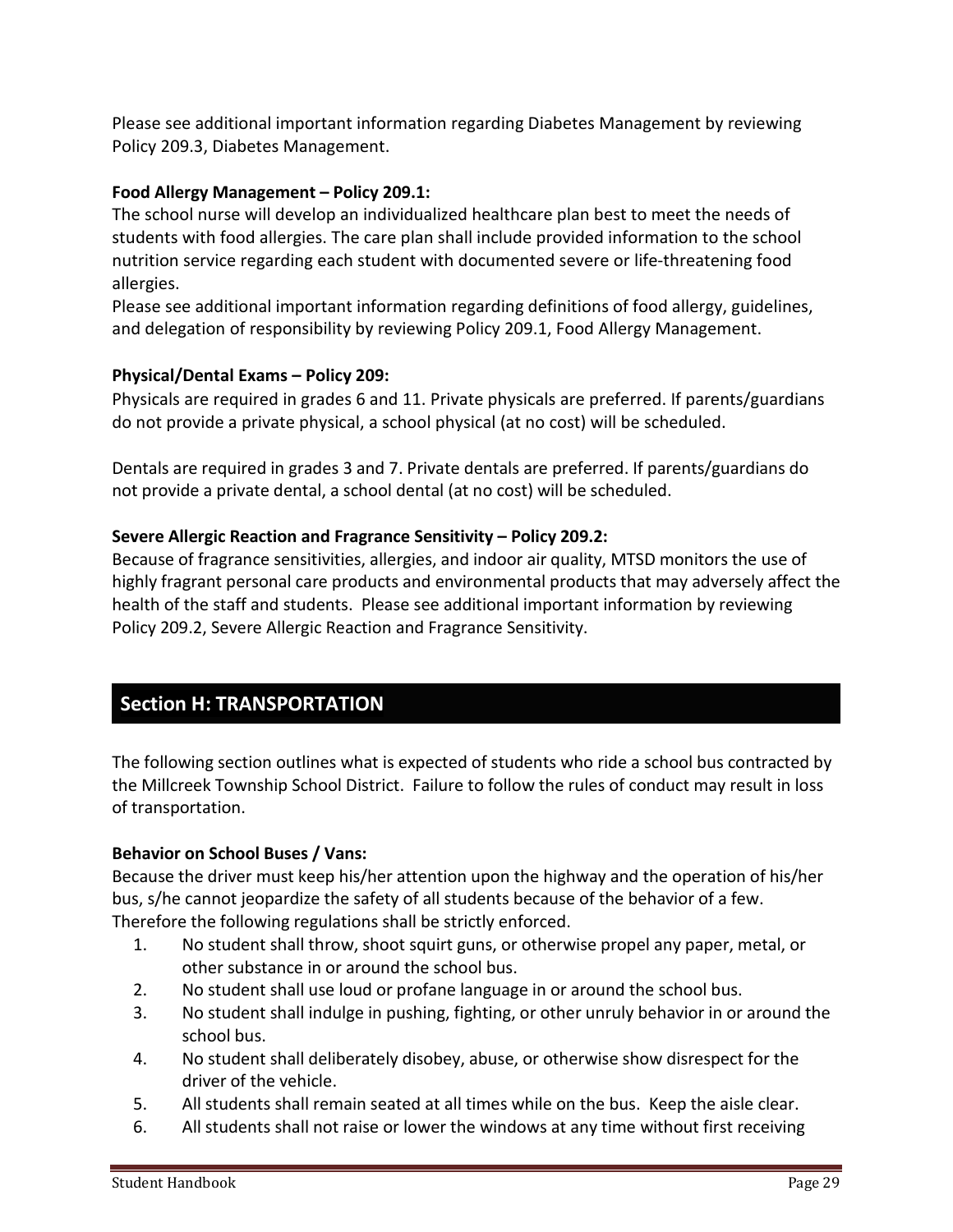permission from the driver. Do not throw anything out of the bus window. Keep hands, head, and arms inside the bus.

- 7. No student shall deliberately mar, deface, or tamper with any part of the vehicle. The damage will be paid for by the individual.
- 8. There shall be no smoking in or around the vehicle at any time. The lighting of matches in or around the bus is prohibited.
- 9. There shall be no eating or drinking on the bus.
- 10. There shall be no littering from the vehicle or in the vehicle. Students are not to throw paper or debris on the floor of the vehicle.
- 11. Spitting is prohibited on the bus.
- 12. Students shall be courteousto fellow pupils, the driver, and the bus monitor.
- 13. The driver has a similar authority on the bus as the teacher in the classroom.

# **Student Rights and Responsibilities for Transportation:**

While the law permits the school district to furnish transportation, it does not relieve parents of students from exercising responsibility and supervision until such time as the child boards the bus in the morning and after the child leavesthe bus at the end of the school day.

# **Regulations:**

1. Waiting:

Pupils must be at the bus stop no less than five (5) minutes and no more than ten (10) minutes before the scheduled bus arrival time. If the school bus does not arrive at the bus stop on time because of mechanical failure, road, or weather conditions, the pupil is expected to wait a reasonable length of time (at least l/2 hour in inclement weather) then return to his/her home.

Bus drivers shall wait at least five (5) minutes after dismissals and then are free to proceed unless directed differently by the administration. If the student is at fault, the parents shall be notified to arrange for the pupil's transportation home.

- 2. Behavior at Bus Stop:
	- Students should go directly from home to the bus stop using good safety practice when walking in areas where sidewalks are not provided.
	- Students should remain in the designated waiting areas, paying very special attention to property owners' rights in the vicinity.
	- As they arrive at the stop, students should get in line, wait for a reasonable and safe distance from the roadway, and use the concept of a good school and community citizenship while waiting for the bus.
	- Students should board and leave the bus in a quiet, orderly manner.
	- Students will be picked up at AUTHORIZED bus stops only. Students will be dropped off at AUTHORIZED bus stops only.
- 3. Video Monitoring:

The District shall permit the use of video cameras capable of recording audio and video on school busesto aid in student discipline control.